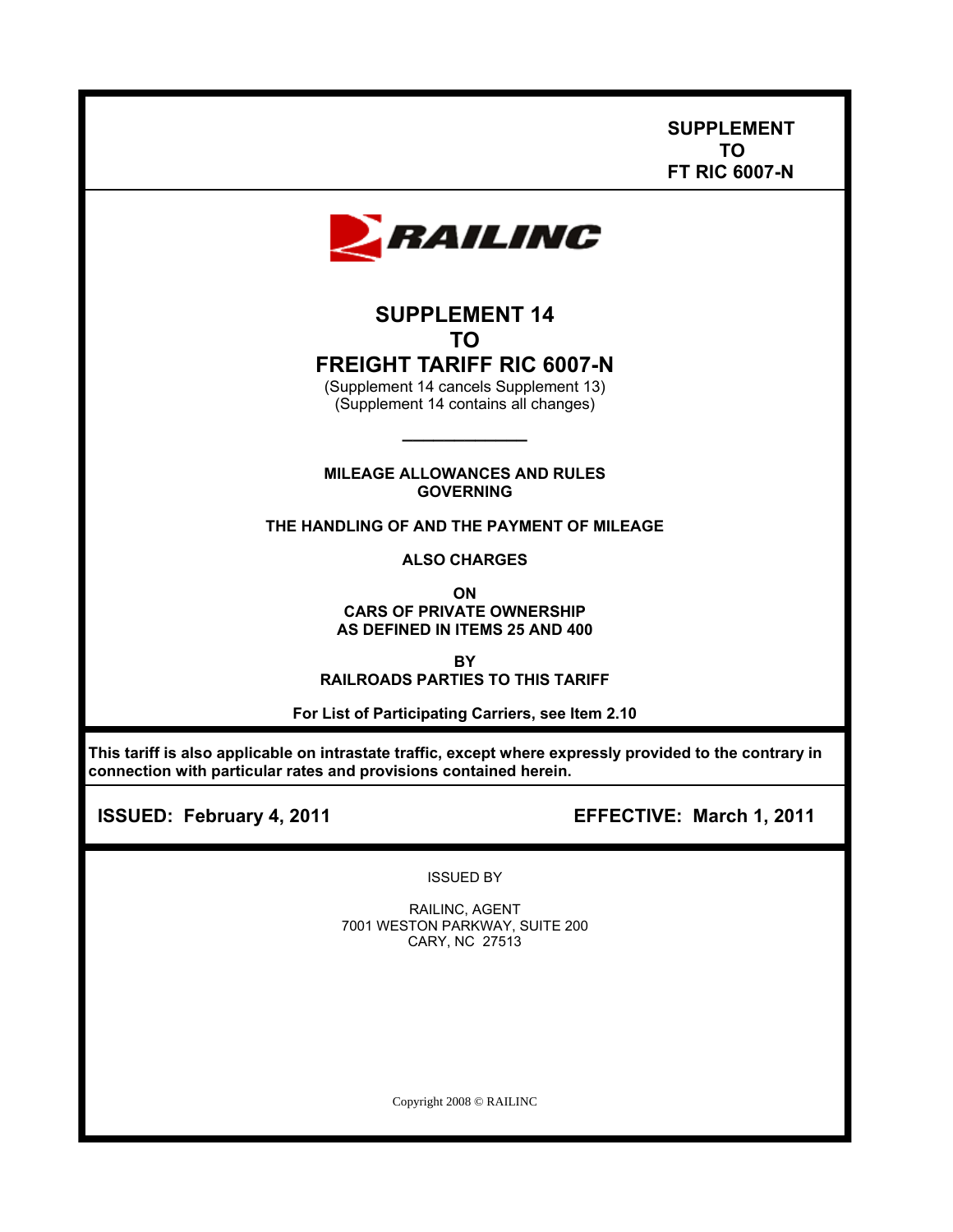#### **ITEM 2.10** [PA] **LIST OF PARTICIPATING CARRIERS**  ALPHABETIZED BY STANDARD CARRIER ABBREVIATION (See Note 1, this item) BXN - Bauxite & Northern Railway Company [D]<br>CSS - Chicago SouthShore & South Bend Railro - Chicago SouthShore & South Bend Railroad......104, 451, 452-A<br>EJE - Elgin, Joliet a - Elgin, Joliet and Eastern Railway Company……112-A, 488-A, 490-A<br>EV - Everett Railroa - Everett Railroad Company [D] FWCR - Florida West Coast Railroad Company [D] ICE - Iowa, Chicago & Eastern Railroad Corporation [D] IORY - Indiana & Ohio Railway Company [D] LNW - Louisiana and North West Railroad Company [D] MCR - McCloud Railway Company [D] ME - Morristown & Erie Railway, Inc. PCN - Point Comfort & Northern Railway Company [D] RSS - Rockdale, Sandow & Southern Railroad Company [D] SMA - San Manuel Arizona Railroad Company [D] ST - ST Rail System [D] WTNN - West Tennessee Railroad Corp. [D] **EXPLANATION OF NOTES**  1. Items of general application in Sections 1 and 2 affecting the participation of all or large groups or numbers of carriers are not listed in this column. **ITEM 2.20-L CUMULATIVE INDEX OF NEW OR CHANGED ITEMS**  New Items added in supplements and items in the original tariff which have been amended in supplements are listed below with reference to the supplement in which such items may be found. (See Item 15 for Method of Cancellation). ITEM SUPPLEMENT 2.10 [PA] ……………………………….. 14 2.20-L…………………………………... 14 99-A …………………………………….. 14 104 …………………………………..….. 14 112-A……………………………..……... 14 187-B…………………………………..... 14 192-B………………………….…………. 14 195-E……………………………..………. 14 452-A…………………………..…….…... 14 459-A …………………………………….. 14 488-A……………………………………. 14 490-A……………………………………. 14 591-A……………………………………. 14 605-C……………………………………. 14 35-A …………………………………….. 14 416-A…………………………..…….…... 14 499-A……………………………………. 14 55-A …………………………………….. 14 150-C……………………………..……... 14 555-C……………………………………. 14 565-C……………………………………. 14 560-C……………………………………. 14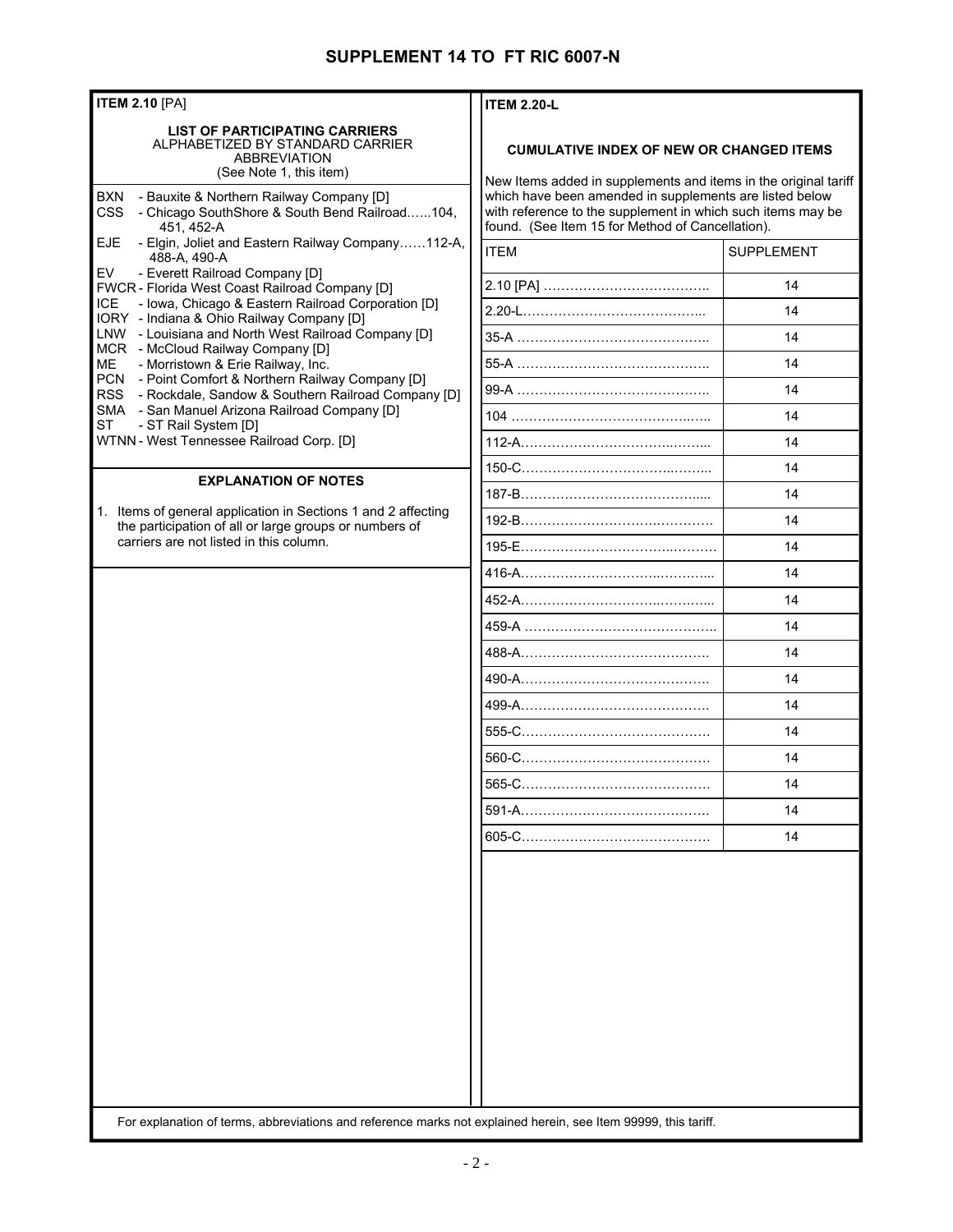| <b>SECTION 1</b><br><b>EXCEPTION TO APPLICATION AND RULES</b><br><b>APPLIES ONLY ON TANK CARS</b>                                                                                                                                                                                                                                                                                                                                                                                                                                                           | <b>SECTION 1</b><br><b>EXCEPTION TO APPLICATION AND RULES</b><br><b>APPLIES ONLY ON TANK CARS</b>                                                                                                                                                                                                                                                                                                                                                                                                                                                                                                                                                          |
|-------------------------------------------------------------------------------------------------------------------------------------------------------------------------------------------------------------------------------------------------------------------------------------------------------------------------------------------------------------------------------------------------------------------------------------------------------------------------------------------------------------------------------------------------------------|------------------------------------------------------------------------------------------------------------------------------------------------------------------------------------------------------------------------------------------------------------------------------------------------------------------------------------------------------------------------------------------------------------------------------------------------------------------------------------------------------------------------------------------------------------------------------------------------------------------------------------------------------------|
| $9$ ITEM 35-A                                                                                                                                                                                                                                                                                                                                                                                                                                                                                                                                               | $\boxed{1}$ ITEM 104                                                                                                                                                                                                                                                                                                                                                                                                                                                                                                                                                                                                                                       |
| APPLIES ONLY FOR CARRIERS NAMED IN THIS ITEM                                                                                                                                                                                                                                                                                                                                                                                                                                                                                                                | <b>CHICAGO SOUTH SHORE AND SOUTH BEND</b><br><b>RAILROAD (CSS)</b>                                                                                                                                                                                                                                                                                                                                                                                                                                                                                                                                                                                         |
| The provisions of Item 187-Series "Equalization of Mileage on<br>Tank Cars of Private Ownership", will not apply in connection<br>with carriers named below.<br>Angelina and Neches River Railroad Company<br>Apache Railway Company, The<br>Columbia and Cowlitz Railway Company<br>Escanaba and Lake Superior Railroad Company<br>Iowa Interstate Railroad, Ltd.<br>Kansas City Southern Railway Company (Stations 31011<br>to 31315 only)<br>Mississippi Export Railroad                                                                                 | The provisions of Item 190 Series, or other provisions for the<br>movement of empty tank cars without charge to or from<br>facilities for cleaning, lining, relining, maintenance,<br>modification, repair or storage, will not apply to such cars<br>moving via Chicago South Shore and South Bend Railroad<br>from or to said facilities unless the empty movement is<br>immediately preceded by or followed by a loaded revenue<br>movement via Chicago South Shore and South Bend Railroad.<br>In all other circumstances, the applicable CSS publication for<br>the movement of empty cars on their own wheels shall apply.<br>$\boxed{2}$ ITEM 112-A |
| Providence and Worcester Railroad Company<br>Tomahawk Railway, Limited Partnership                                                                                                                                                                                                                                                                                                                                                                                                                                                                          |                                                                                                                                                                                                                                                                                                                                                                                                                                                                                                                                                                                                                                                            |
| Trona Railway Company                                                                                                                                                                                                                                                                                                                                                                                                                                                                                                                                       | ELGIN, JOLIET AND EASTERN RAILWAY COMPANY<br>(EJE)                                                                                                                                                                                                                                                                                                                                                                                                                                                                                                                                                                                                         |
| Tulsa Sapulpa Union Railway Company                                                                                                                                                                                                                                                                                                                                                                                                                                                                                                                         |                                                                                                                                                                                                                                                                                                                                                                                                                                                                                                                                                                                                                                                            |
|                                                                                                                                                                                                                                                                                                                                                                                                                                                                                                                                                             | For rules to apply, see Item 90 of FT RIC 6007-N.                                                                                                                                                                                                                                                                                                                                                                                                                                                                                                                                                                                                          |
| (Carriers formerly listed herein and not brought<br>forward are hereby canceled.)                                                                                                                                                                                                                                                                                                                                                                                                                                                                           | 12 ITEM 150-C                                                                                                                                                                                                                                                                                                                                                                                                                                                                                                                                                                                                                                              |
|                                                                                                                                                                                                                                                                                                                                                                                                                                                                                                                                                             | (Provisions formerly shown herein and not brought forward are                                                                                                                                                                                                                                                                                                                                                                                                                                                                                                                                                                                              |
| $9$ ITEM 55-A                                                                                                                                                                                                                                                                                                                                                                                                                                                                                                                                               | hereby canceled.)                                                                                                                                                                                                                                                                                                                                                                                                                                                                                                                                                                                                                                          |
| (Provisions formerly shown herein and not brought forward are<br>hereby canceled.)                                                                                                                                                                                                                                                                                                                                                                                                                                                                          |                                                                                                                                                                                                                                                                                                                                                                                                                                                                                                                                                                                                                                                            |
| $\boxed{7}$ ITEM 99-A                                                                                                                                                                                                                                                                                                                                                                                                                                                                                                                                       |                                                                                                                                                                                                                                                                                                                                                                                                                                                                                                                                                                                                                                                            |
| <b>CANADIAN PACIFIC RAILWAY</b><br>(EXCEPTION TO ITEM 190)                                                                                                                                                                                                                                                                                                                                                                                                                                                                                                  |                                                                                                                                                                                                                                                                                                                                                                                                                                                                                                                                                                                                                                                            |
| The provisions of Item 190 Series for the movement of empty<br>tank cars without charge to or from facilities for cleaning,<br>lining, relining, maintenance, modification or repair, will not<br>apply to such cars moving via CPRS from or to said facilities<br>unless the empty movement is immediately preceded by a<br>loaded revenue movement via CPRS. In all other<br>circumstances, the published tariff charges in Tariff CP 4000<br>Series for movement of empty cars on their own wheels shall<br>apply and will be assessed to the car owner. |                                                                                                                                                                                                                                                                                                                                                                                                                                                                                                                                                                                                                                                            |
| On shipments moving within Canada, CP's Mileage<br>Equalization program in Tariff CP 6 applies, except on miles in<br>Canada for "bridge traffic" which only passes through the<br>Canada for routing purposes that are under the terms of this<br>tariff.                                                                                                                                                                                                                                                                                                  |                                                                                                                                                                                                                                                                                                                                                                                                                                                                                                                                                                                                                                                            |
|                                                                                                                                                                                                                                                                                                                                                                                                                                                                                                                                                             |                                                                                                                                                                                                                                                                                                                                                                                                                                                                                                                                                                                                                                                            |
| For explanation of terms, abbreviations and reference marks not explained herein, see Item 99999, this tariff.                                                                                                                                                                                                                                                                                                                                                                                                                                              |                                                                                                                                                                                                                                                                                                                                                                                                                                                                                                                                                                                                                                                            |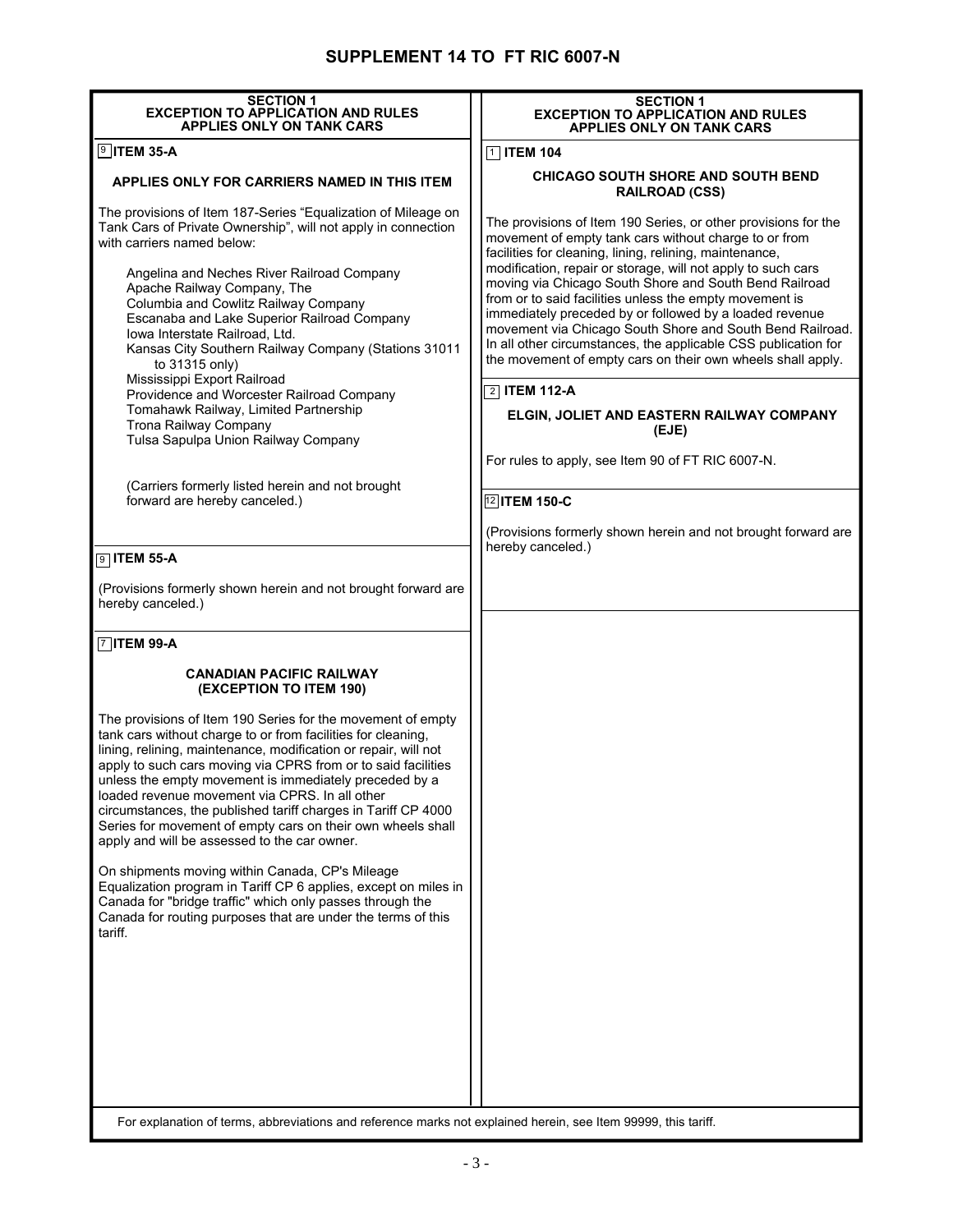| <b>SECTION 1</b><br><b>RULES AND REGULATIONS</b><br><b>APPLIES ONLY ON TANK CARS</b>                                                                                                                                                                                                                                                                                                                                                                                                                                                                                                                                                                                                                                                                                                                                                                                                                                                                                                                                            | <b>SECTION 1</b><br><b>RULES AND REGULATIONS</b><br><b>APPLIES ONLY ON TANK CARS</b>                                                                                                                                                                                                                                                                                                                                                                                                                                                                                                                                                                                                                                                            |  |
|---------------------------------------------------------------------------------------------------------------------------------------------------------------------------------------------------------------------------------------------------------------------------------------------------------------------------------------------------------------------------------------------------------------------------------------------------------------------------------------------------------------------------------------------------------------------------------------------------------------------------------------------------------------------------------------------------------------------------------------------------------------------------------------------------------------------------------------------------------------------------------------------------------------------------------------------------------------------------------------------------------------------------------|-------------------------------------------------------------------------------------------------------------------------------------------------------------------------------------------------------------------------------------------------------------------------------------------------------------------------------------------------------------------------------------------------------------------------------------------------------------------------------------------------------------------------------------------------------------------------------------------------------------------------------------------------------------------------------------------------------------------------------------------------|--|
| $\sqrt{12}$ ITEM 187-B                                                                                                                                                                                                                                                                                                                                                                                                                                                                                                                                                                                                                                                                                                                                                                                                                                                                                                                                                                                                          | $12$ ITEM 187-B (Cont'd)                                                                                                                                                                                                                                                                                                                                                                                                                                                                                                                                                                                                                                                                                                                        |  |
| <b>EQUALIZATION OF MILEAGE ON TANK CARS OF PRIVATE</b><br><b>OWNERSHIP</b>                                                                                                                                                                                                                                                                                                                                                                                                                                                                                                                                                                                                                                                                                                                                                                                                                                                                                                                                                      | <b>EQUALIZATION OF MILEAGE ON TANK CARS OF PRIVATE</b><br><b>OWNERSHIP</b>                                                                                                                                                                                                                                                                                                                                                                                                                                                                                                                                                                                                                                                                      |  |
| <b>PART A</b><br><b>AGGREGATE EMPTY MILEAGE VERSUS LOADED MILEAGE</b><br>(SEE NOTE 1)                                                                                                                                                                                                                                                                                                                                                                                                                                                                                                                                                                                                                                                                                                                                                                                                                                                                                                                                           | <b>PART A</b><br><b>AGGREGATE EMPTY MILEAGE VERSUS LOADED MILEAGE</b><br>(SEE NOTE 1)                                                                                                                                                                                                                                                                                                                                                                                                                                                                                                                                                                                                                                                           |  |
| 1. Should the aggregate empty mileage accumulated by tank cars<br>carrying any of the reported marks assigned to any one person<br>or company during a calendar year exceed the aggregate<br>loaded mileage during the same calendar year by more than<br>six (6) percent, such excess mileage must be paid for by the<br>person or company to whom the reporting marks are assigned<br>at the rate of sixty-three (63) cents per mile, without minimum,<br>subject to the procedures outlined in Part D (See Note 2, this<br>item).                                                                                                                                                                                                                                                                                                                                                                                                                                                                                            | 5. (Cont'd) If the rail carrier fails to act upon a request for<br>adjustments in the AAR summary totals within the specified<br>time frame, the AAR is authorized to make the adjustment to<br>the equalization account of the private car company or owner<br>for the amount of mileage originally requested. Exceptions to<br>the annual national equalization statement will be handled in<br>accordance with the provisions of Part D (2).<br>ALL requests for adjustments to the equalization account must                                                                                                                                                                                                                                |  |
| 2. Mileage on empty cars moving on revenue billing will not be<br>included in the equalization account.<br>3. Empty mileage accumulated on cars moving to and from repair<br>facilities for modification under DOT mandated retrofit                                                                                                                                                                                                                                                                                                                                                                                                                                                                                                                                                                                                                                                                                                                                                                                            | be presented by the private car company or owner to the<br>involved rail carrier(s) or presented by the rail carrier(s) to the<br>private car company or owner within three (3) years from the<br>last day of the reporting month in question. However, such<br>request for adjustments will not be accepted by the AAR if the<br>involved rail carrier or car owner is no longer an operating                                                                                                                                                                                                                                                                                                                                                  |  |
| programs or for inspection and/or repair under FRA Emergency<br>Order Nos. 16 and 17, O & M Circular No. 4, or AAR Circular<br>Letter 7697 will not be included in the equalization account.<br>Empty mileage accumulated on cars moving under AAR Early<br>Warning letters to and from repair facilities associated with the<br>removal of certain truck bolsters that were manufactured by the<br>National Castings of Mexico facility in Sahagun, Mexico, will not<br>be included in the equalization account.                                                                                                                                                                                                                                                                                                                                                                                                                                                                                                               | entity, except as provided for in Part C.<br>6. Aggregate loaded and empty mileage will be computed on the<br>basis of actual distance, as defined in Item 185-Series.<br>Adjustments made subsequent to the deadline specified in<br>Part D will be computed in the subsequent equalization<br>account year.                                                                                                                                                                                                                                                                                                                                                                                                                                   |  |
| Except as outlined in Item 190 Series, paragraph 2 (c), no<br>4.<br>adjustments to loaded or empty mileage will be made in the<br>equalization account for mileage caused by error in handling of<br>the reporting railroad or of another railroad, or for mileage<br>accumulated on cars moving on their own wheels to and from<br>repair facilities due to railroad damage or for mileage<br>accumulated due to longer routes for railroad convenience,<br>detours and Surface Transportation Board Service Orders.<br>Rail carriers will make equalization adjustments to the owners<br>of excess reported on-line empty mileage on cars, they lease<br>and operate under private marks, or cars of other lessees and/<br>or owners operating on their line for company material, weed<br>killer and similar service.                                                                                                                                                                                                        | <b>PART B</b><br>REPORTING OF ACTUAL LOADED AND EMPTY MILEAGE<br>Each participating carrier will submit a monthly mileage report in<br>the format prescribed by the AAR to the assignee of each<br>reporting mark forty (40) days after the close of the movement<br>month reporting by individual car number the actual loaded and<br>empty miles moved as computed in accordance with Item 185-<br>Series. In addition, total actual monthly loaded and empty mileage<br>accumulated by all cars bearing each reporting mark will be<br>reported to the assignee of such mark in the format prescribed by<br>the AAR, furnishing a duplicate of this summary report to the<br>Secretary, Business Services, AAR. Adjustments for prior months |  |
| 5. Adjustments to loaded or empty mileage will be made in the<br>AAR equalization account for apparent accounting errors in the<br>total mileage reported for participating rail carriers under the<br>following procedures. In the absence of appropriate<br>adjustments being made by the AAR or a participating carrier<br>for such accounting errors, a private car company or owner<br>may request an appropriate adjustment for mileage summaries<br>reported in error, from the involved rail carrier in the format<br>prescribed by the AAR, provided such request is made within<br>thirty (30) days of the forwarding of the monthly AAR "Year to<br>Date Equalization Register", containing the alleged error,<br>furnishing a duplicate of such request to the Secretary,<br>Business Services, AAR. The rail carriers will have thirty (30)<br>days from the date of such request in which to decline or make<br>all or a portion of the requested adjustment, advising the<br>Secretary of the handling accorded. | will be indicated on this monthly summary report.<br><b>PART C</b><br><b>CHANGE OF OWNERSHIP</b><br>When a private tank car company or owner discontinues business<br>or disposes of all tank car equipment, any excess empty mileage<br>balance which has accrued to the date of such action, on the tank<br>cars bearing the reporting marks of such company or owner, shall<br>be subject to bill as of that date, in accordance with the provisions<br>of Parts A and D of Item 187-Series, subject to any applicable<br>adjustments.                                                                                                                                                                                                       |  |
| (Continued in next column)                                                                                                                                                                                                                                                                                                                                                                                                                                                                                                                                                                                                                                                                                                                                                                                                                                                                                                                                                                                                      | (Continued on next page)                                                                                                                                                                                                                                                                                                                                                                                                                                                                                                                                                                                                                                                                                                                        |  |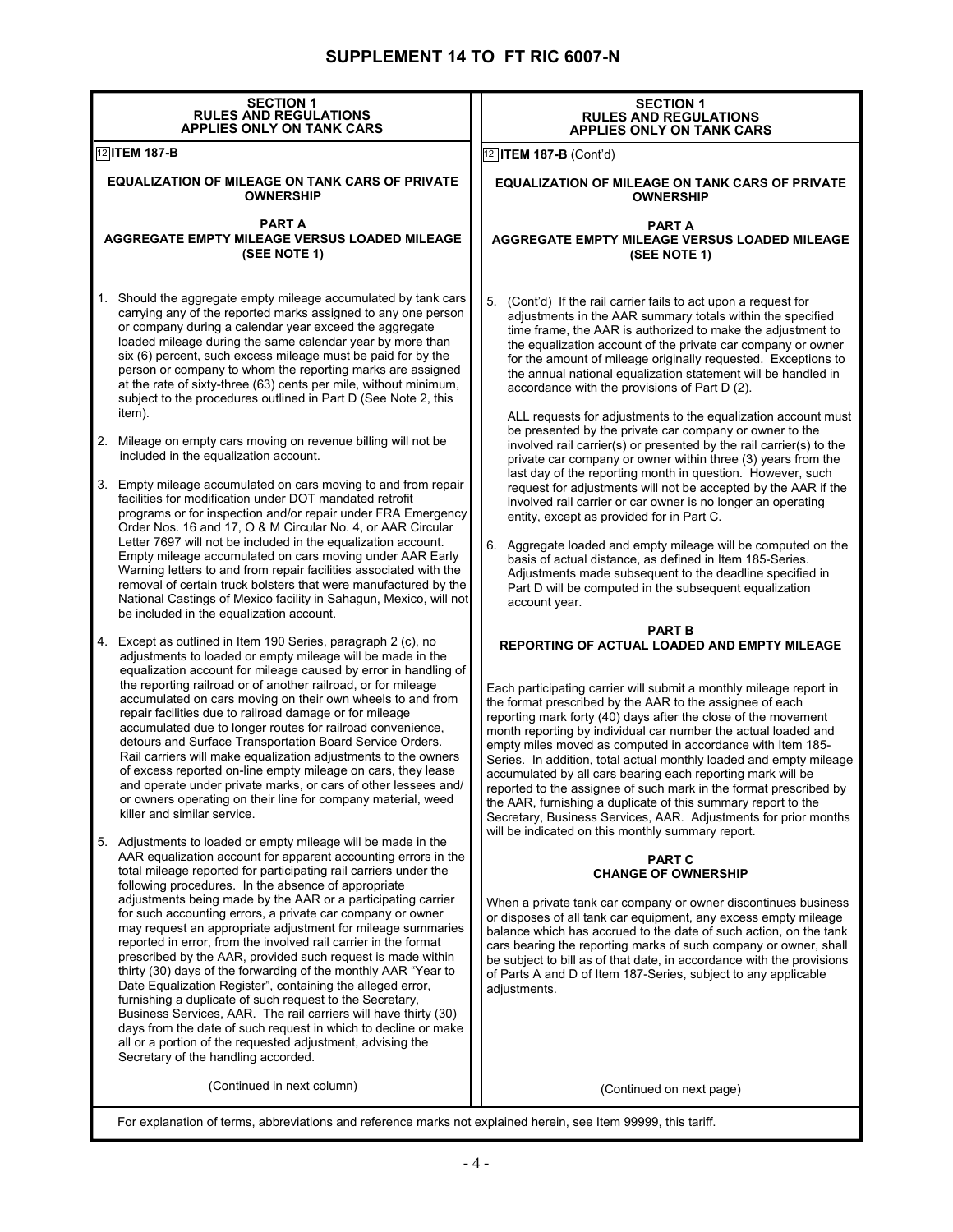| <b>SECTION 1</b><br><b>RULES AND REGULATIONS</b><br><b>APPLIES ONLY ON TANK CARS</b>                                                                                                                                                                                                                                                                                                                                                                                                                                                                                                                                                                                                                                                                                                                                                                                                                                                                                                                                                                                                                                               | <b>SECTION 1</b><br><b>RULES AND REGULATIONS</b><br><b>APPLIES ONLY ON TANK CARS</b>                                                                                                                                                                                                                                                                                                                                                                                                                                                                                                                                                                                                                                 |  |  |  |
|------------------------------------------------------------------------------------------------------------------------------------------------------------------------------------------------------------------------------------------------------------------------------------------------------------------------------------------------------------------------------------------------------------------------------------------------------------------------------------------------------------------------------------------------------------------------------------------------------------------------------------------------------------------------------------------------------------------------------------------------------------------------------------------------------------------------------------------------------------------------------------------------------------------------------------------------------------------------------------------------------------------------------------------------------------------------------------------------------------------------------------|----------------------------------------------------------------------------------------------------------------------------------------------------------------------------------------------------------------------------------------------------------------------------------------------------------------------------------------------------------------------------------------------------------------------------------------------------------------------------------------------------------------------------------------------------------------------------------------------------------------------------------------------------------------------------------------------------------------------|--|--|--|
| $12$ <b>ITEM 187-B</b> (Cont'd)                                                                                                                                                                                                                                                                                                                                                                                                                                                                                                                                                                                                                                                                                                                                                                                                                                                                                                                                                                                                                                                                                                    | $12$ ITEM 187-B (Cont'd)                                                                                                                                                                                                                                                                                                                                                                                                                                                                                                                                                                                                                                                                                             |  |  |  |
| <b>EQUALIZATION OF MILEAGE ON TANK CARS OF</b><br><b>PRIVATE OWNERSHIP</b>                                                                                                                                                                                                                                                                                                                                                                                                                                                                                                                                                                                                                                                                                                                                                                                                                                                                                                                                                                                                                                                         | <b>EQUALIZATION OF MILEAGE ON TANK CARS OF</b><br><b>PRIVATE OWNERSHIP</b>                                                                                                                                                                                                                                                                                                                                                                                                                                                                                                                                                                                                                                           |  |  |  |
| <b>PART D</b><br>ANNUAL NATIONAL EQUALIZATION ACCOUNTING                                                                                                                                                                                                                                                                                                                                                                                                                                                                                                                                                                                                                                                                                                                                                                                                                                                                                                                                                                                                                                                                           | PART D<br>ANNUAL NATIONAL EQUALIZATION ACCOUNTING                                                                                                                                                                                                                                                                                                                                                                                                                                                                                                                                                                                                                                                                    |  |  |  |
| After May 20 of each year, the Secretary, Business Services,<br>1.                                                                                                                                                                                                                                                                                                                                                                                                                                                                                                                                                                                                                                                                                                                                                                                                                                                                                                                                                                                                                                                                 | <b>EXPLANATION OF NOTES</b>                                                                                                                                                                                                                                                                                                                                                                                                                                                                                                                                                                                                                                                                                          |  |  |  |
| AAR will summarize all empty and loaded mileage by reporting<br>mark assigned to any person or company, reporting for the<br>proceeding calendar year, by all participating carriers to this<br>tariff. Should the aggregate empty mileage exceed the<br>aggregate loaded mileage of all participating carriers by more<br>than (6) percent for any such group of reporting marks, the<br>person or company to whom the reporting marks are assigned                                                                                                                                                                                                                                                                                                                                                                                                                                                                                                                                                                                                                                                                               | 1. The sixty-three (63) cents per mile charges for excess empty<br>mileage under the provisions of this item is subject to revision<br>September 1 of each year under Ex Parte No. 328 agreed<br>annual update procedures, and will be retroactively applied to<br>cover the entire calendar year involved.                                                                                                                                                                                                                                                                                                                                                                                                          |  |  |  |
| will be billed at the rate of sixty-three (63) cents per mile<br>without minimum and must pay the AAR on behalf of each<br>participating carrier for such excess for such empty mileage.<br>The charges collected for this excess empty mileage will be<br>distributed to the participating carriers by the AAR in direct                                                                                                                                                                                                                                                                                                                                                                                                                                                                                                                                                                                                                                                                                                                                                                                                          | 2.<br>Close out dates specified in Part D may be extended by the<br>AAR for a maximum of 60 days for special national accounting<br>problem conditions, affecting substantially all carriers and all<br>owners.                                                                                                                                                                                                                                                                                                                                                                                                                                                                                                      |  |  |  |
| proportion to such carriers portion of excess empty mileage to<br>the total accumulated excess empty mileage. Only that<br>mileage and any related adjustments reported to the Secretary<br>prior to May 20 will be considered in determining and excess<br>empty mileage, as outlined herein (See Notes 1, 2 and 3).                                                                                                                                                                                                                                                                                                                                                                                                                                                                                                                                                                                                                                                                                                                                                                                                              | Invoices that have been issued which, after investigation, are<br>3.<br>determined to have been erroneous due to rail carriers or AAR<br>accounting and/or system errors may be cancelled by the<br>Secretary.                                                                                                                                                                                                                                                                                                                                                                                                                                                                                                       |  |  |  |
| An annual national equalization statement detailing the excess<br>2.<br>empty mileage accumulated and any applicable charges will be<br>tendered by the Secretary to the person or company assigned<br>the reporting mark(s) for such cars for verification no later than<br>July 1 of the year succeeding the equalization accounting year.<br>Exceptions to this statement must be received by the Secretary<br>within 30 days of the date tendered, and payment for all excess<br>empty mileage is due immediately thereafter. Any adjustments<br>made by the participating carriers up to and including the<br>March account applicable to the prior year(s) will be<br>incorporated in the equalization accounts for the prior<br>equalization accounting year. Any railroad or AAR adjustments<br>made subsequent to the March account will be carried over to<br>the following equalization accounting year (see Note 3).                                                                                                                                                                                                   | $12$ ITEM 192-B<br><b>HANDLING AND HOLDING OF EMPTY TANK CARS BY</b><br><b>RAILROADS ON RAILROAD TRACKS</b><br>(SEE NOTE 1)<br>1. The rules and charges in this item apply only to empty private<br>tank cars consigned to non-railroad repair facilities; i.e.,<br>facilities for cleaning, lining, relining, maintenance, modification<br>or repair.<br>2. The rules and charges do not apply to:<br>Empty private tank cars moving as revenue freight under<br>А.                                                                                                                                                                                                                                                 |  |  |  |
| 3.<br>A private car company or owner failing to render complete<br>payment for all excess empty mileage within thirty (30) days of<br>the date its equalization statement is tendered by the AAR will<br>be subject to a penalty of one and a half percent (1.5%)<br>interest per month (i.e., annual rate of 18%) for each calendar<br>month or fraction thereof on any outstanding balance due<br>from the date of the AAR's invoice statement. If any portion of<br>a private car company's or owner's equalization statement<br>remains unpaid in excess of 3 months from the date initially<br>tendered, all mileage allowances accrued by the tank cars<br>registered in the UMLER file bearing its reporting marks will<br>be withheld by the carriers participating in this item until such<br>time as complete payment including applicable penalty<br>interest is made. Once complete payment is made, the<br>participating carriers will be notified by the AAR and claims for<br>any applicable mileage allowances withheld will be honored.<br>less a 15% penalty charge for the carriers' administrative<br>expense. | the provisions of Item 190-Series, Paragraph B 2.<br>В.<br>Empty private tank cars handled or held for carrier<br>operating convenience.<br>Empty private tank cars en route to facilities for cleaning,<br>C.<br>lining, relining or repair for heavy repairs following railroad<br>damage.<br>D.<br>Empty private tank cars en route to repair facilities<br>located on the premises of a shipping facility, provided<br>that the empty car, after repair, is subsequently shipped<br>from the facility in revenue freight service.<br>No allowance will be made by carriers for mileage accrued<br>3.<br>during supplemental empty movement of tank cars that are<br>assessed charges as provided in Paragraph 5. |  |  |  |
| (Continued in next column)                                                                                                                                                                                                                                                                                                                                                                                                                                                                                                                                                                                                                                                                                                                                                                                                                                                                                                                                                                                                                                                                                                         | (Continued on next page)                                                                                                                                                                                                                                                                                                                                                                                                                                                                                                                                                                                                                                                                                             |  |  |  |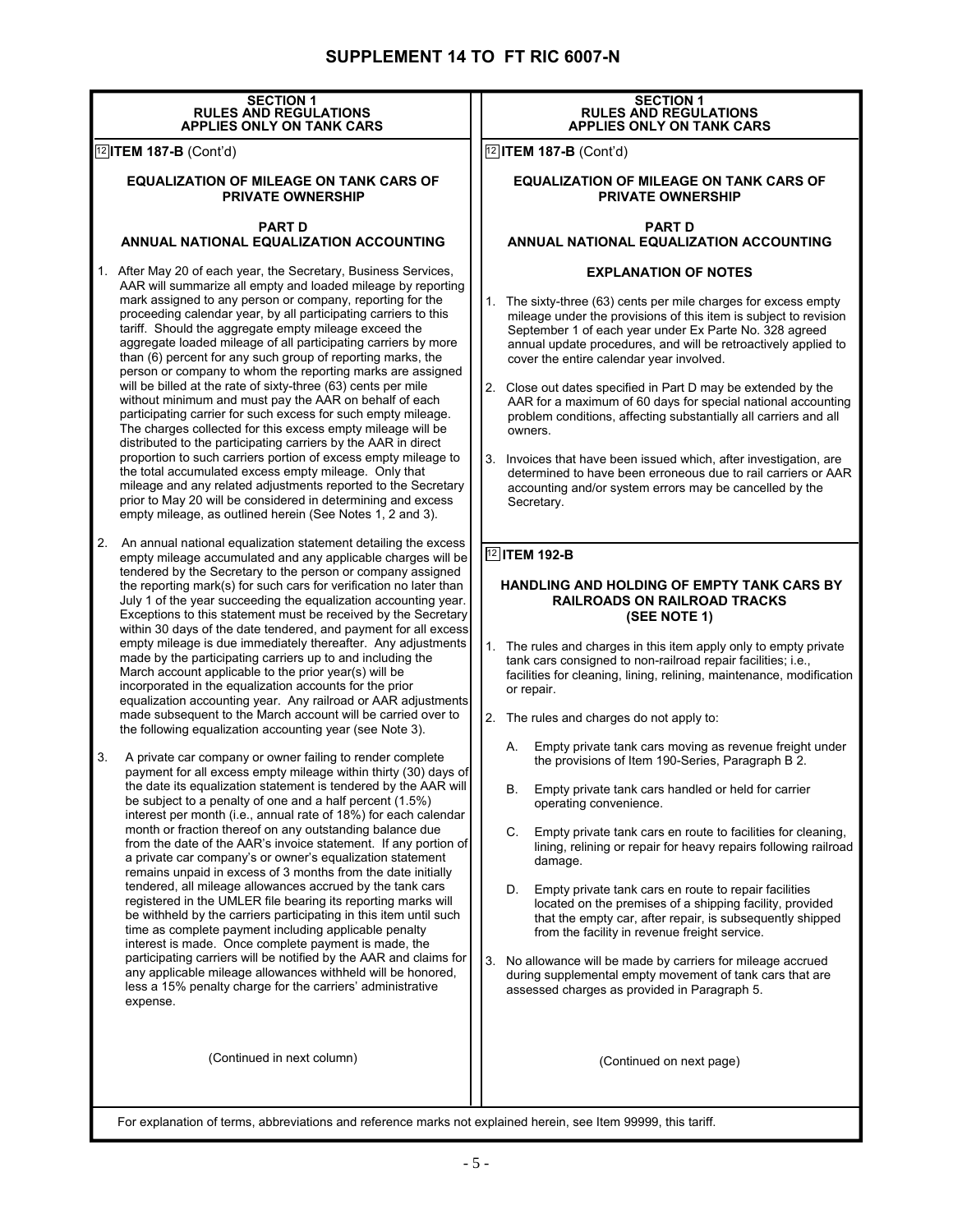| <b>SECTION 1</b><br><b>RULES AND REGULATIONS</b><br><b>APPLIES ONLY ON TANK CARS</b>                                                                                                                                                                                                                                                                                                                                                                                                                                                    |                                                                                                                                                                                                                                                                                                                                                      | <b>SECTION 1</b><br><b>RULES AND REGULATIONS</b><br><b>APPLIES ONLY ON TANK CARS</b>     |                  |  |
|-----------------------------------------------------------------------------------------------------------------------------------------------------------------------------------------------------------------------------------------------------------------------------------------------------------------------------------------------------------------------------------------------------------------------------------------------------------------------------------------------------------------------------------------|------------------------------------------------------------------------------------------------------------------------------------------------------------------------------------------------------------------------------------------------------------------------------------------------------------------------------------------------------|------------------------------------------------------------------------------------------|------------------|--|
| $12$ <b>ITEM 192-B</b> (Cont'd)                                                                                                                                                                                                                                                                                                                                                                                                                                                                                                         | <b>ITEM 195-E</b>                                                                                                                                                                                                                                                                                                                                    |                                                                                          |                  |  |
| <b>HANDLING AND HOLDING OF EMPTY TANK CARS BY</b><br><b>RAILROADS ON RAILROAD TRACKS</b><br>(SEE NOTE 1)                                                                                                                                                                                                                                                                                                                                                                                                                                | <b>MILEAGE RATE ALLOWANCE ON TANK "T" AND HOUSE</b>                                                                                                                                                                                                                                                                                                  | <b>CAR "XT"</b><br>(SEE ITEM 196 FOR EXPLANATION OF DESIGNATING<br>SYMBOLS) (SEE NOTE 1) |                  |  |
| 4. Charges applicable under these provisions will apply to empty<br>private tank cars which the consignee has not ordered to his<br>cleaning, lining, relining, maintenance, modification or repair<br>facility (or his owned or leased tracks in the vicinity thereof)<br>before the expiration of 48 hours free time (not counting<br>Saturdays, Sundays or holidays) after placement. The time<br>calculation will start the first 7 A.M. subsequent to carrier<br>notification to the consignee that the empty private car is ready | Mileage rate allowance for cars of foregoing mechanical<br>designations shall be in cents per loaded mile (See Notes 2<br>and 7) as follows:<br>COLUMN 1 - Original cost or fair market value in dollars (see<br>Notes 3, 4, 5 and 6, this item).<br>COLUMN 2 - Cars in service years 1 through 30.<br>COLUMN 3 - Cars in service years 31 and over. |                                                                                          |                  |  |
| for placement and the time calculation will stop when the                                                                                                                                                                                                                                                                                                                                                                                                                                                                               | <b>COLUMN1</b>                                                                                                                                                                                                                                                                                                                                       | ● +COLUMN 2                                                                              | <b>♦COLUMN 3</b> |  |
| carrier places or forwards the car pursuant to instructions or                                                                                                                                                                                                                                                                                                                                                                                                                                                                          | $$0 - 1000$                                                                                                                                                                                                                                                                                                                                          | 35.3                                                                                     | 34.9             |  |
| should have placed or forwarded the car pursuant to                                                                                                                                                                                                                                                                                                                                                                                                                                                                                     | $1001 - 2000$                                                                                                                                                                                                                                                                                                                                        | 36.0                                                                                     | 35.0             |  |
| instructions.                                                                                                                                                                                                                                                                                                                                                                                                                                                                                                                           | $2001 - 3000$                                                                                                                                                                                                                                                                                                                                        | 36.8                                                                                     | 35.1             |  |
|                                                                                                                                                                                                                                                                                                                                                                                                                                                                                                                                         | $3001 - 4000$                                                                                                                                                                                                                                                                                                                                        | 37.5                                                                                     | 35.1             |  |
| 5. After expiration of free time as provided in Paragraph 4,<br>charges will be as follows: (See Note 2)                                                                                                                                                                                                                                                                                                                                                                                                                                | $4001 - 5000$                                                                                                                                                                                                                                                                                                                                        | 38.2                                                                                     | 35.2             |  |
|                                                                                                                                                                                                                                                                                                                                                                                                                                                                                                                                         | $5001 - 6000$                                                                                                                                                                                                                                                                                                                                        | 39.0                                                                                     | 35.2             |  |
| A. Supplementary handling charge of \$70.00 per car.                                                                                                                                                                                                                                                                                                                                                                                                                                                                                    | 6001 - 7000                                                                                                                                                                                                                                                                                                                                          | 39.7                                                                                     | 35.3             |  |
|                                                                                                                                                                                                                                                                                                                                                                                                                                                                                                                                         | 7001 - 8000                                                                                                                                                                                                                                                                                                                                          | $\overline{40.4}$                                                                        | 35.3             |  |
| B. Holding charge of \$1 per car per calendar day or fraction<br>thereof including Saturdays, Sundays and holidays while                                                                                                                                                                                                                                                                                                                                                                                                                | 8001 - 9000                                                                                                                                                                                                                                                                                                                                          | 41.2                                                                                     | 35.4             |  |
| held by carrier on non-leased tracks awaiting disposition.                                                                                                                                                                                                                                                                                                                                                                                                                                                                              | 9001 - 10000                                                                                                                                                                                                                                                                                                                                         | 41.9                                                                                     | 35.5             |  |
|                                                                                                                                                                                                                                                                                                                                                                                                                                                                                                                                         | 10001 - 11000                                                                                                                                                                                                                                                                                                                                        | 42.6                                                                                     | 35.5             |  |
| In the event the consignee orders the car to tracks owned or                                                                                                                                                                                                                                                                                                                                                                                                                                                                            | 11001 - 12000                                                                                                                                                                                                                                                                                                                                        | 43.4                                                                                     | 35.6             |  |
| leased by the consignee in the vicinity of the facility for<br>cleaning, lining, relining, maintenance, modification or repair                                                                                                                                                                                                                                                                                                                                                                                                          | 12001 - 13000                                                                                                                                                                                                                                                                                                                                        | 44.1                                                                                     |                  |  |
| within the forty-eight hour period described under Paragraph 4,                                                                                                                                                                                                                                                                                                                                                                                                                                                                         | 13001 - 14000                                                                                                                                                                                                                                                                                                                                        | 44.9                                                                                     | 35.6<br>35.7     |  |
| this item, there will be no supplementary handling charge for                                                                                                                                                                                                                                                                                                                                                                                                                                                                           | 14001 - 15000                                                                                                                                                                                                                                                                                                                                        | 45.6                                                                                     | 35.7             |  |
| the movement; however, such cars will be subject to the<br>supplementary handling charge of \$70.00 per car (See Note 2)                                                                                                                                                                                                                                                                                                                                                                                                                | 15001 - 16000                                                                                                                                                                                                                                                                                                                                        | 46.3                                                                                     | 35.8             |  |
| at such time that the empty tank car is subsequently ordered                                                                                                                                                                                                                                                                                                                                                                                                                                                                            | 16001 - 17000                                                                                                                                                                                                                                                                                                                                        | 47.1                                                                                     | 35.9             |  |
| and moved onto the facility for cleaning, lining, relining,                                                                                                                                                                                                                                                                                                                                                                                                                                                                             | 17001 - 18000                                                                                                                                                                                                                                                                                                                                        | 47.8                                                                                     | 35.9             |  |
| maintenance, modification or repair or ordered moved from<br>that facility to the tracks or leased by the consignee in the                                                                                                                                                                                                                                                                                                                                                                                                              | 18001 - 19000                                                                                                                                                                                                                                                                                                                                        | 48.5                                                                                     | 36.0             |  |
| vicinity of the facility.                                                                                                                                                                                                                                                                                                                                                                                                                                                                                                               | 19001 - 20000                                                                                                                                                                                                                                                                                                                                        | 49.3                                                                                     | 36.0             |  |
| 7. Applicable billing will be monthly to the facility involved.                                                                                                                                                                                                                                                                                                                                                                                                                                                                         | 20001 - 21000                                                                                                                                                                                                                                                                                                                                        | 50.0                                                                                     | 36.1             |  |
|                                                                                                                                                                                                                                                                                                                                                                                                                                                                                                                                         | 21001 - 22000                                                                                                                                                                                                                                                                                                                                        | 50.7                                                                                     | 36.1             |  |
|                                                                                                                                                                                                                                                                                                                                                                                                                                                                                                                                         | 22001 - 23000                                                                                                                                                                                                                                                                                                                                        | 51.5                                                                                     | 36.2             |  |
| <b>EXPLANATION OF NOTES</b>                                                                                                                                                                                                                                                                                                                                                                                                                                                                                                             | 23001 - 24000                                                                                                                                                                                                                                                                                                                                        | 52.2                                                                                     | 36.3             |  |
|                                                                                                                                                                                                                                                                                                                                                                                                                                                                                                                                         | 24001 - 25000                                                                                                                                                                                                                                                                                                                                        | 53.0                                                                                     | 36.3             |  |
| The rules and charges in this item do not in any way                                                                                                                                                                                                                                                                                                                                                                                                                                                                                    |                                                                                                                                                                                                                                                                                                                                                      |                                                                                          |                  |  |
| supersede or duplicate existing, or new written contractual                                                                                                                                                                                                                                                                                                                                                                                                                                                                             | 25001 - 26000<br>26001 - 27000                                                                                                                                                                                                                                                                                                                       | 53.7<br>54.4                                                                             | 36.4<br>36.4     |  |
| operating, side track, track lease, property lease, etc.,<br>agreements or tariffs that contain empty private tank car                                                                                                                                                                                                                                                                                                                                                                                                                  | 27001 - 28000                                                                                                                                                                                                                                                                                                                                        | 55.2                                                                                     | 36.5             |  |
| handling and holding provisions as part of the overall                                                                                                                                                                                                                                                                                                                                                                                                                                                                                  | 28001 - 29000                                                                                                                                                                                                                                                                                                                                        | 55.9                                                                                     | 36.5             |  |
| agreement.                                                                                                                                                                                                                                                                                                                                                                                                                                                                                                                              | 29001 - 30000                                                                                                                                                                                                                                                                                                                                        | 56.6                                                                                     | 36.6             |  |
|                                                                                                                                                                                                                                                                                                                                                                                                                                                                                                                                         |                                                                                                                                                                                                                                                                                                                                                      |                                                                                          |                  |  |
| Per ExParte No. 328, the supplemental handling charge will be                                                                                                                                                                                                                                                                                                                                                                                                                                                                           | 30001 - 31000                                                                                                                                                                                                                                                                                                                                        | 57.4                                                                                     | 36.7             |  |
| revised annually at the same time as the tank car mileage<br>allowance update, utilizing the same method as that                                                                                                                                                                                                                                                                                                                                                                                                                        | 31001 - 32000                                                                                                                                                                                                                                                                                                                                        | 58.1                                                                                     | 36.7             |  |
| prescribed for updating the excess mileage equalization                                                                                                                                                                                                                                                                                                                                                                                                                                                                                 | 32001 - 33000                                                                                                                                                                                                                                                                                                                                        | 58.8                                                                                     | 36.8             |  |
| charge.                                                                                                                                                                                                                                                                                                                                                                                                                                                                                                                                 | 33001 - 34000                                                                                                                                                                                                                                                                                                                                        | 59.6                                                                                     | 36.8             |  |
|                                                                                                                                                                                                                                                                                                                                                                                                                                                                                                                                         | 34001 - 35000                                                                                                                                                                                                                                                                                                                                        | 60.3                                                                                     | 36.9             |  |
|                                                                                                                                                                                                                                                                                                                                                                                                                                                                                                                                         | 35001 - 36000                                                                                                                                                                                                                                                                                                                                        | 61.1                                                                                     | 36.9             |  |
|                                                                                                                                                                                                                                                                                                                                                                                                                                                                                                                                         | 36001 - 37000                                                                                                                                                                                                                                                                                                                                        | 61.8                                                                                     | 37.0             |  |
|                                                                                                                                                                                                                                                                                                                                                                                                                                                                                                                                         | 37001 - 38000                                                                                                                                                                                                                                                                                                                                        | 62.5                                                                                     | 37.1             |  |
|                                                                                                                                                                                                                                                                                                                                                                                                                                                                                                                                         | 38001 - 39000                                                                                                                                                                                                                                                                                                                                        | 63.3                                                                                     | 37.1             |  |
|                                                                                                                                                                                                                                                                                                                                                                                                                                                                                                                                         | 39001 - 40000                                                                                                                                                                                                                                                                                                                                        | 64.0                                                                                     | 37.2             |  |
|                                                                                                                                                                                                                                                                                                                                                                                                                                                                                                                                         |                                                                                                                                                                                                                                                                                                                                                      | (Continued on next page)                                                                 |                  |  |
|                                                                                                                                                                                                                                                                                                                                                                                                                                                                                                                                         |                                                                                                                                                                                                                                                                                                                                                      |                                                                                          |                  |  |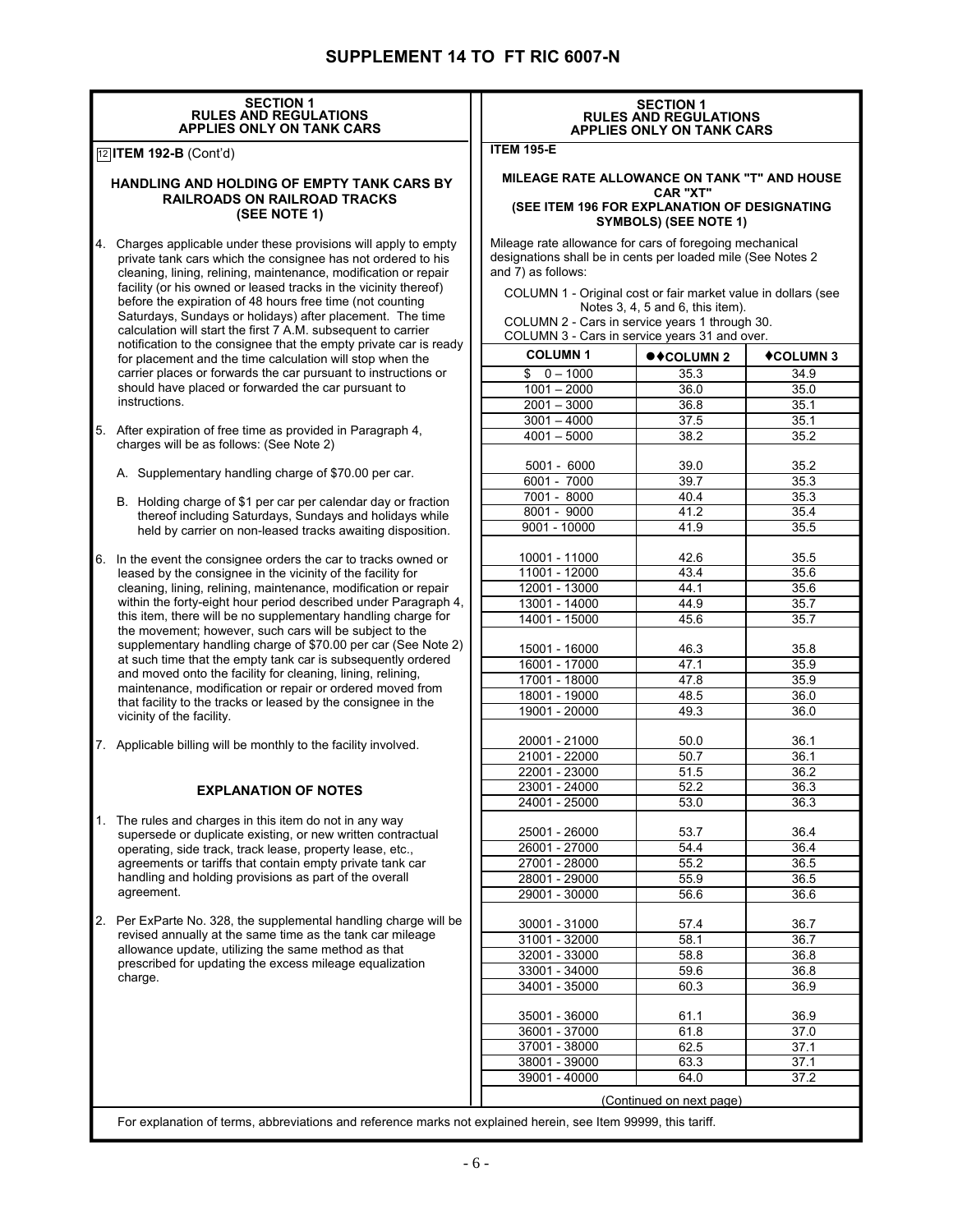|                                                                                                                                            | <b>SECTION 1</b><br><b>RULES AND REGULATIONS</b><br><b>APPLIES ONLY ON TANK CARS</b>                                                                                                                                                                                |                                                                        |                         | <b>SECTION 1</b><br><b>RULES AND REGULATIONS</b><br><b>APPLIES ONLY ON TANK CARS</b> |      |
|--------------------------------------------------------------------------------------------------------------------------------------------|---------------------------------------------------------------------------------------------------------------------------------------------------------------------------------------------------------------------------------------------------------------------|------------------------------------------------------------------------|-------------------------|--------------------------------------------------------------------------------------|------|
| <b>ITEM 195-E (Cont'd)</b>                                                                                                                 |                                                                                                                                                                                                                                                                     |                                                                        | ITEM 195-E (Cont'd)     |                                                                                      |      |
| <b>MILEAGE RATE ALLOWANCE ON TANK "T" AND HOUSE</b><br><b>CAR "XT"</b>                                                                     |                                                                                                                                                                                                                                                                     | <b>MILEAGE RATE ALLOWANCE ON TANK "T" AND HOUSE</b><br><b>CAR "XT"</b> |                         |                                                                                      |      |
| (SEE ITEM 196 FOR EXPLANATION OF DESIGNATING<br><b>SYMBOLS) (SEE NOTE 1)</b>                                                               |                                                                                                                                                                                                                                                                     | (SEE ITEM 196 FOR EXPLANATION OF DESIGNATING<br>SYMBOLS) (SEE NOTE 1)  |                         |                                                                                      |      |
| <b>COLUMN1</b>                                                                                                                             | <b>♦COLUMN 2</b>                                                                                                                                                                                                                                                    | <b>♦COLUMN 3</b>                                                       | <b>COLUMN1</b>          | <b>♦COLUMN 3</b>                                                                     |      |
| 40001 - 41000                                                                                                                              | 64.7                                                                                                                                                                                                                                                                | 37.2                                                                   | 80001 - 81000           | 86.7                                                                                 | 36.4 |
| 41001 - 42000                                                                                                                              | 65.5                                                                                                                                                                                                                                                                | 37.3                                                                   | 81001 - 82000           | 87.1                                                                                 | 36.3 |
| 42001 - 43000                                                                                                                              | 66.2                                                                                                                                                                                                                                                                | 37.3                                                                   | 82001 - 83000           | 87.5                                                                                 | 36.2 |
| 43001 - 44000                                                                                                                              | 66.9                                                                                                                                                                                                                                                                | 37.4                                                                   | 83001 - 84000           | 87.9                                                                                 | 36.2 |
| 44001 - 45000                                                                                                                              | 67.7                                                                                                                                                                                                                                                                | 37.4                                                                   | 84001 - 85000           | 88.4                                                                                 | 36.1 |
| 45001 - 46000                                                                                                                              | 68.4                                                                                                                                                                                                                                                                | 37.5                                                                   |                         |                                                                                      |      |
| 46001 - 47000                                                                                                                              | 69.2                                                                                                                                                                                                                                                                | 37.6                                                                   | 85001 - 86000           | 88.8                                                                                 | 36.1 |
| 47001 - 48000                                                                                                                              | 69.9                                                                                                                                                                                                                                                                | 37.6                                                                   | 86001 - 87000           | 89.2                                                                                 | 36.0 |
| 48001 - 49000                                                                                                                              | 70.6                                                                                                                                                                                                                                                                | 37.7                                                                   | 87001 - 88000           | 89.6                                                                                 | 36.0 |
| 49001 - 50000                                                                                                                              | 71.4                                                                                                                                                                                                                                                                | 37.7                                                                   | 88001 - 89000           | 90.0                                                                                 | 35.9 |
|                                                                                                                                            |                                                                                                                                                                                                                                                                     |                                                                        | 89001 - 90000           | 90.4                                                                                 | 35.9 |
| 50001 - 51000                                                                                                                              | 72.1                                                                                                                                                                                                                                                                | 37.8                                                                   |                         |                                                                                      |      |
| 51001 - 52000                                                                                                                              | 72.8                                                                                                                                                                                                                                                                | 37.8                                                                   | 90001 - 91000           | 90.8                                                                                 | 35.8 |
| 52001 - 53000                                                                                                                              | 73.6                                                                                                                                                                                                                                                                | 37.9                                                                   | 91001 - 92000           | 91.2                                                                                 | 35.8 |
| $53001 - 54000$                                                                                                                            | 74.3                                                                                                                                                                                                                                                                | 38.0                                                                   | 92001 - 93000           | 91.6                                                                                 | 35.7 |
| $54001 - 55000$                                                                                                                            | 74.8                                                                                                                                                                                                                                                                | 37.9                                                                   | 93001 - 94000           | 92.0                                                                                 | 35.7 |
|                                                                                                                                            |                                                                                                                                                                                                                                                                     |                                                                        | 94001 - 95000           | 92.4                                                                                 | 35.6 |
| 55001 - 56000                                                                                                                              | 75.3                                                                                                                                                                                                                                                                | 37.8                                                                   | 95001 - 96000           | 92.8                                                                                 | 35.6 |
| 56001 - 57000                                                                                                                              | 75.8                                                                                                                                                                                                                                                                | 37.8                                                                   | 96001 - 97000           | 93.1                                                                                 | 35.5 |
| 57001 - 58000                                                                                                                              | 76.3                                                                                                                                                                                                                                                                | 37.7                                                                   | 97001 - 98000           | 93.5                                                                                 | 35.5 |
| 58001 - 59000                                                                                                                              | 76.8                                                                                                                                                                                                                                                                | 37.6                                                                   | 98001 - 99000           | 93.9                                                                                 | 35.4 |
| 59001 - 60000                                                                                                                              | 77.2                                                                                                                                                                                                                                                                | 37.6                                                                   | 99001 - 100000<br>94.3  |                                                                                      | 35.4 |
|                                                                                                                                            |                                                                                                                                                                                                                                                                     |                                                                        |                         |                                                                                      |      |
| 60001 - 61000                                                                                                                              | 77.7                                                                                                                                                                                                                                                                | 37.5                                                                   | 100001 - 101000         | 94.7                                                                                 | 35.3 |
| 61001 - 62000                                                                                                                              | 78.2                                                                                                                                                                                                                                                                | 37.5                                                                   | 101001 - 102000<br>95.0 |                                                                                      | 35.3 |
| 62001 - 63000                                                                                                                              | 78.7                                                                                                                                                                                                                                                                | 37.4                                                                   | 102001 - 103000<br>95.4 |                                                                                      | 35.2 |
| 63001 - 64000                                                                                                                              | 79.1                                                                                                                                                                                                                                                                | 37.3                                                                   | 103001 - 104000<br>95.8 |                                                                                      | 35.2 |
| 64001 - 65000                                                                                                                              | 79.6                                                                                                                                                                                                                                                                | 37.3                                                                   | 104001 - 105000<br>96.2 |                                                                                      | 35.1 |
|                                                                                                                                            |                                                                                                                                                                                                                                                                     |                                                                        |                         |                                                                                      |      |
| 65001 - 66000                                                                                                                              | 80.1                                                                                                                                                                                                                                                                | 37.2                                                                   | 105001 - 106000         | 96.5                                                                                 | 35.1 |
| 66001 - 67000                                                                                                                              | 80.5                                                                                                                                                                                                                                                                | 37.2                                                                   | 106001 - 107000         | 96.9                                                                                 | 35.0 |
| 67001 - 68000                                                                                                                              | 81.0                                                                                                                                                                                                                                                                | 37.1                                                                   | 107001 - 108000<br>97.3 |                                                                                      | 35.0 |
| 68001 - 69000                                                                                                                              | 81.4                                                                                                                                                                                                                                                                | 37.0                                                                   | 108001 - 109000         | 97.6                                                                                 | 34.9 |
| 69001 - 70000                                                                                                                              | 81.9                                                                                                                                                                                                                                                                | 37.0                                                                   | 109001 - 110000         | 98.0                                                                                 | 34.9 |
| 70001 - 71000                                                                                                                              | 82.3                                                                                                                                                                                                                                                                | 36.9                                                                   |                         |                                                                                      |      |
| 71001 - 72000                                                                                                                              | 82.8                                                                                                                                                                                                                                                                | 36.9                                                                   | 110001 - 111000         | 98.3                                                                                 | 34.8 |
| 72001 - 73000                                                                                                                              | 83.2                                                                                                                                                                                                                                                                | 36.8                                                                   | 111001 - 112000         | 98.7                                                                                 | 34.8 |
| 73001 - 74000                                                                                                                              | 83.7                                                                                                                                                                                                                                                                | 36.7                                                                   | 112001 - 113000         | 99.0                                                                                 | 34.8 |
| 74001 - 75000                                                                                                                              | 84.1                                                                                                                                                                                                                                                                | 36.7                                                                   | 113001 - 114000         | 99.4                                                                                 | 34.7 |
|                                                                                                                                            |                                                                                                                                                                                                                                                                     |                                                                        | 114001 - 115000         | 99.7                                                                                 | 34.7 |
| 75001 - 76000                                                                                                                              | 84.5                                                                                                                                                                                                                                                                | 36.6                                                                   |                         |                                                                                      |      |
| 76001 - 77000                                                                                                                              | 85.0                                                                                                                                                                                                                                                                | 36.6                                                                   | 115001 - 116000         | 100.1                                                                                | 34.6 |
| 77001 - 78000                                                                                                                              | 85.4                                                                                                                                                                                                                                                                | 36.5                                                                   | 116001 - 117000         | 100.4                                                                                | 34.6 |
| 78001 - 79000                                                                                                                              | 85.8                                                                                                                                                                                                                                                                | 36.5                                                                   | OVER - 117000           | 100.8                                                                                | 34.5 |
| 79001 - 80000                                                                                                                              | 86.3                                                                                                                                                                                                                                                                | 36.4                                                                   |                         |                                                                                      |      |
|                                                                                                                                            | <b>EXPLANATION OF NOTES</b><br>Designating symbols (mechanical designation) will be<br>1.<br>assigned to car owner or lessee by the Secretary, Technical<br>Services, Association of American Railroads, upon written<br>(Continued in next column)<br>application. |                                                                        |                         |                                                                                      |      |
| (Continued on next page)<br>For explanation of terms, abbreviations and reference marks not explained herein, see Item 99999, this tariff. |                                                                                                                                                                                                                                                                     |                                                                        |                         |                                                                                      |      |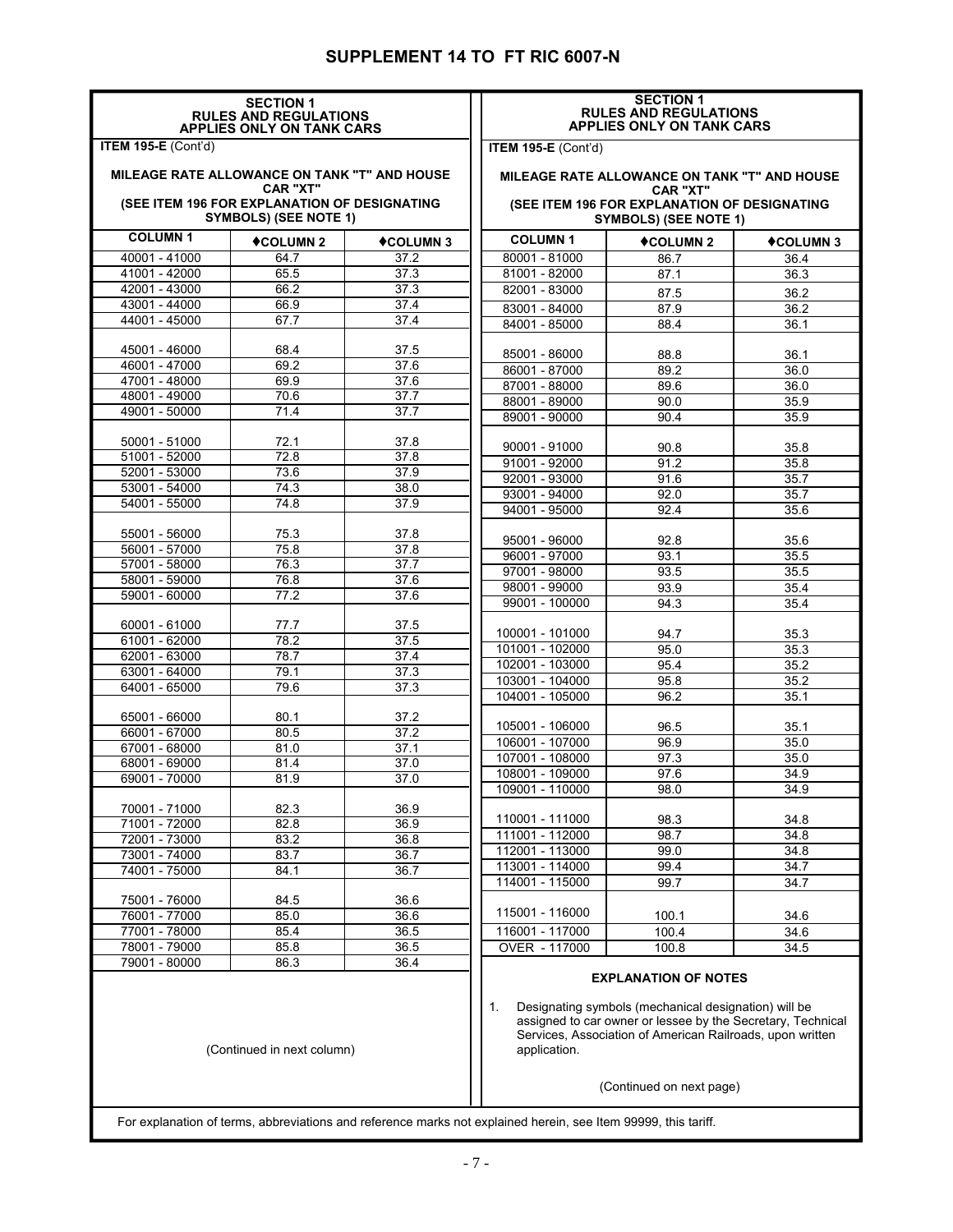| <b>SECTION 1</b><br><b>RULES AND REGULATIONS</b>                                                                                                                                                                                                                                                                                                                                                                                                                                                                                                                                                                                                                                                                                                                                                                                                                                                                                                                                                                                                                                                                                                                                                                                                                                                                                                                                                                                                                                                                                                                                                                                                                                                           | <b>SECTION 1</b><br><b>RULES AND REGULATIONS</b>                                                                                                                                                                                                                                                                                                                                                                                                                                                                                                                                                                                                                                                                                                                                                                                                                                                                                                                                                                                                                                                                                                                                                                                                                                                                                                                                                                                                                                                                                                                                                                                                      |  |  |
|------------------------------------------------------------------------------------------------------------------------------------------------------------------------------------------------------------------------------------------------------------------------------------------------------------------------------------------------------------------------------------------------------------------------------------------------------------------------------------------------------------------------------------------------------------------------------------------------------------------------------------------------------------------------------------------------------------------------------------------------------------------------------------------------------------------------------------------------------------------------------------------------------------------------------------------------------------------------------------------------------------------------------------------------------------------------------------------------------------------------------------------------------------------------------------------------------------------------------------------------------------------------------------------------------------------------------------------------------------------------------------------------------------------------------------------------------------------------------------------------------------------------------------------------------------------------------------------------------------------------------------------------------------------------------------------------------------|-------------------------------------------------------------------------------------------------------------------------------------------------------------------------------------------------------------------------------------------------------------------------------------------------------------------------------------------------------------------------------------------------------------------------------------------------------------------------------------------------------------------------------------------------------------------------------------------------------------------------------------------------------------------------------------------------------------------------------------------------------------------------------------------------------------------------------------------------------------------------------------------------------------------------------------------------------------------------------------------------------------------------------------------------------------------------------------------------------------------------------------------------------------------------------------------------------------------------------------------------------------------------------------------------------------------------------------------------------------------------------------------------------------------------------------------------------------------------------------------------------------------------------------------------------------------------------------------------------------------------------------------------------|--|--|
| <b>APPLIES ONLY ON TANK CARS</b>                                                                                                                                                                                                                                                                                                                                                                                                                                                                                                                                                                                                                                                                                                                                                                                                                                                                                                                                                                                                                                                                                                                                                                                                                                                                                                                                                                                                                                                                                                                                                                                                                                                                           | <b>APPLIES ONLY ON TANK CARS</b>                                                                                                                                                                                                                                                                                                                                                                                                                                                                                                                                                                                                                                                                                                                                                                                                                                                                                                                                                                                                                                                                                                                                                                                                                                                                                                                                                                                                                                                                                                                                                                                                                      |  |  |
| 195-E (Cont'd)                                                                                                                                                                                                                                                                                                                                                                                                                                                                                                                                                                                                                                                                                                                                                                                                                                                                                                                                                                                                                                                                                                                                                                                                                                                                                                                                                                                                                                                                                                                                                                                                                                                                                             | <b>ITEM 195-E (Cont'd)</b>                                                                                                                                                                                                                                                                                                                                                                                                                                                                                                                                                                                                                                                                                                                                                                                                                                                                                                                                                                                                                                                                                                                                                                                                                                                                                                                                                                                                                                                                                                                                                                                                                            |  |  |
| <b>MILEAGE RATE ALLOWANCE ON TANK "T" AND HOUSE</b><br>CAR "XT"                                                                                                                                                                                                                                                                                                                                                                                                                                                                                                                                                                                                                                                                                                                                                                                                                                                                                                                                                                                                                                                                                                                                                                                                                                                                                                                                                                                                                                                                                                                                                                                                                                            | MILEAGE RATE ALLOWANCE ON TANK "T" AND HOUSE CAR<br>"XT"                                                                                                                                                                                                                                                                                                                                                                                                                                                                                                                                                                                                                                                                                                                                                                                                                                                                                                                                                                                                                                                                                                                                                                                                                                                                                                                                                                                                                                                                                                                                                                                              |  |  |
| (SEE ITEM 196 FOR EXPLANATION OF DESIGNATING<br>SYMBOLS)<br>(SEE NOTE 1)                                                                                                                                                                                                                                                                                                                                                                                                                                                                                                                                                                                                                                                                                                                                                                                                                                                                                                                                                                                                                                                                                                                                                                                                                                                                                                                                                                                                                                                                                                                                                                                                                                   | (SEE ITEM 196 FOR EXPLANATION OF DESIGNATING<br>SYMBOLS)<br>(SEE NOTE 1)                                                                                                                                                                                                                                                                                                                                                                                                                                                                                                                                                                                                                                                                                                                                                                                                                                                                                                                                                                                                                                                                                                                                                                                                                                                                                                                                                                                                                                                                                                                                                                              |  |  |
|                                                                                                                                                                                                                                                                                                                                                                                                                                                                                                                                                                                                                                                                                                                                                                                                                                                                                                                                                                                                                                                                                                                                                                                                                                                                                                                                                                                                                                                                                                                                                                                                                                                                                                            | <b>EXPLANATION OF NOTES</b>                                                                                                                                                                                                                                                                                                                                                                                                                                                                                                                                                                                                                                                                                                                                                                                                                                                                                                                                                                                                                                                                                                                                                                                                                                                                                                                                                                                                                                                                                                                                                                                                                           |  |  |
| <b>EXPLANATION OF NOTES</b>                                                                                                                                                                                                                                                                                                                                                                                                                                                                                                                                                                                                                                                                                                                                                                                                                                                                                                                                                                                                                                                                                                                                                                                                                                                                                                                                                                                                                                                                                                                                                                                                                                                                                | 4. Applies as follows: (Cont'd)                                                                                                                                                                                                                                                                                                                                                                                                                                                                                                                                                                                                                                                                                                                                                                                                                                                                                                                                                                                                                                                                                                                                                                                                                                                                                                                                                                                                                                                                                                                                                                                                                       |  |  |
| 2. For mileage allowance purposes, the service year of a car is<br>calculated based upon year of construction of underframe.<br>A car's first service year is the year built. Its second service<br>year begins on January 1 of the year following the year built,<br>with succeeding service years starting on January 1 of each<br>following year. If the tank's service year exceeds 30, the<br>car's service year is considered to be in excess of 30<br>regardless of year of construction of underframe. For those<br>cars constructed without an underframe, the car's service<br>year is calculated based upon year of construction of tank.<br>Service year is determined by subtracting the year of<br>construction (built/rebuilt) from the current calendar year,<br>plus 1, e.g., (2000 - 1970) + 1 = 31, or Service Years 31 and<br>over allowance bracket.                                                                                                                                                                                                                                                                                                                                                                                                                                                                                                                                                                                                                                                                                                                                                                                                                                  | B. (Cont'd) "True value" shall not exceed the average price of<br>similar cars registered in UMLER at invoice price within the<br>most recent 12 months for which registration information is<br>available in UMLER, adjusted for changes in the market<br>values of new tank cars as reflected in average car prices.<br>If the AAR determines by audit that a certified "true value"<br>exceeds this value limit by an amount that causes a car to<br>be placed in a higher allowance value bracket, the value of<br>the car will be reduced to the appropriate value bracket. In<br>addition, if the AAR determines by audit that a certified,<br>"true value" exceeds this value limit by an amount that<br>causes a car to be placed in allowance value bracket more<br>than one bracket above the otherwise applicable bracket,<br>excess allowances paid as a result of the over valuation                                                                                                                                                                                                                                                                                                                                                                                                                                                                                                                                                                                                                                                                                                                                                     |  |  |
| 3.<br>For cars built prior to January 1, 1968 assignment of owned<br>or leased cars to value groups will be determined by the<br>undepreciated base classification value. In addition,<br>capitalized additions and betterments shall be added to the<br>value if not already included in the BCV system.<br>4. Applies as follows:                                                                                                                                                                                                                                                                                                                                                                                                                                                                                                                                                                                                                                                                                                                                                                                                                                                                                                                                                                                                                                                                                                                                                                                                                                                                                                                                                                        | shall be reimbursed to the paying railroads.<br>Those owners who certify a "true value" in lieu of invoice<br>price during the calendar year must provide to the AAR an<br>officer's certificate at the end of the year stating that, based<br>on all information available to the owner, the owner has<br>complied with the terms of this item. Car owners must                                                                                                                                                                                                                                                                                                                                                                                                                                                                                                                                                                                                                                                                                                                                                                                                                                                                                                                                                                                                                                                                                                                                                                                                                                                                                      |  |  |
| A. For cars built between January 1, 1968 and July 1, 1991,<br>assignment of owned or leased cars to value groups will<br>be determined by the original cost as represented to the<br>original buyer by the manufacturer's invoice price at the<br>time of original installation into service. In the case of a<br>manufacturer-lessor, the fair market value or the value<br>which was certified, or would have been certified, for<br>investment tax credit purposes shall be substituted<br>therefore.<br>B. Assignment to value groups of cars placed into service<br>after July 1, 1991 will be determined by the original cost of<br>the car to the original buyer as stated in the manufacturer's<br>invoice. In only two circumstances, owners may certify as<br>alternative "true value" in lieu of invoice price:<br>(a) manufacturers who retain cars for their own leasing<br>service and (b) purchasers who can demonstrate that they<br>contributed physical assets of significant value that were<br>used by the manufacturer in fabricating a car, resulting in a<br>reduction of the invoice price by more than \$1,000 per car<br>below the price that otherwise would have been charged.<br>For manufacturers "true value" is the price for which a car<br>or group of cars manufactured as a group would have been<br>sold in an arm's length transaction. For purchasers who<br>have made a qualifying contribution to fabrication, "true<br>value" is the invoice price plus the depreciated value of the<br>contributed assets distributed over the cars for which the<br>assets were used, subject to the same limitations on "true<br>value" which would apply to a manufacturer. | supply for entry into UMLER all information required for<br>tank cars in the UMLER Specification Manual.<br>Notwithstanding any other provision of this tariff item, "true<br>value" will be subject to audit directly by the AAR.<br>C. If applicable, initial into service transportation costs,<br>capitalized original lining costs, capitalized additions and<br>capitalized betterments shall be added to car values<br>determined pursuant to paragraphs 4 (A) and 4 (B), above,<br>if not already included in the value of the car. For cars built<br>after January 1, 1988, capitalized inspection costs shall be<br>added to the value, if applicable and if not already included<br>in the value, if applicable and if not already included in the<br>value of the car. Values other than invoice price shall be<br>identified in accordance with the current AAR UMLER<br>format at the time cars are submitted to the Secretary,<br>Business Services, AAR, for registration in the UMLER file<br>(see Note 6, this item).<br>D. The rebuilt year and rebuilt valuation of a private car will be<br>utilized for the purpose of computing applicable mileage<br>allowances subject to the following conditions:<br>1. The car must be rebuilt in accordance with the current<br>requirements of Rule 88, Section C of the Office Manual<br>and Sections A & B of the Field Manual, AAR<br>Interchange Rules, Application for official rebuilt status<br>must be filed with the AAR Technical Services and<br>written formal approval received prior to registering<br>such car in the UMLER file with rebuilt age and<br>valuation data. |  |  |
| (Continued in next column)                                                                                                                                                                                                                                                                                                                                                                                                                                                                                                                                                                                                                                                                                                                                                                                                                                                                                                                                                                                                                                                                                                                                                                                                                                                                                                                                                                                                                                                                                                                                                                                                                                                                                 | (Continued on next page)                                                                                                                                                                                                                                                                                                                                                                                                                                                                                                                                                                                                                                                                                                                                                                                                                                                                                                                                                                                                                                                                                                                                                                                                                                                                                                                                                                                                                                                                                                                                                                                                                              |  |  |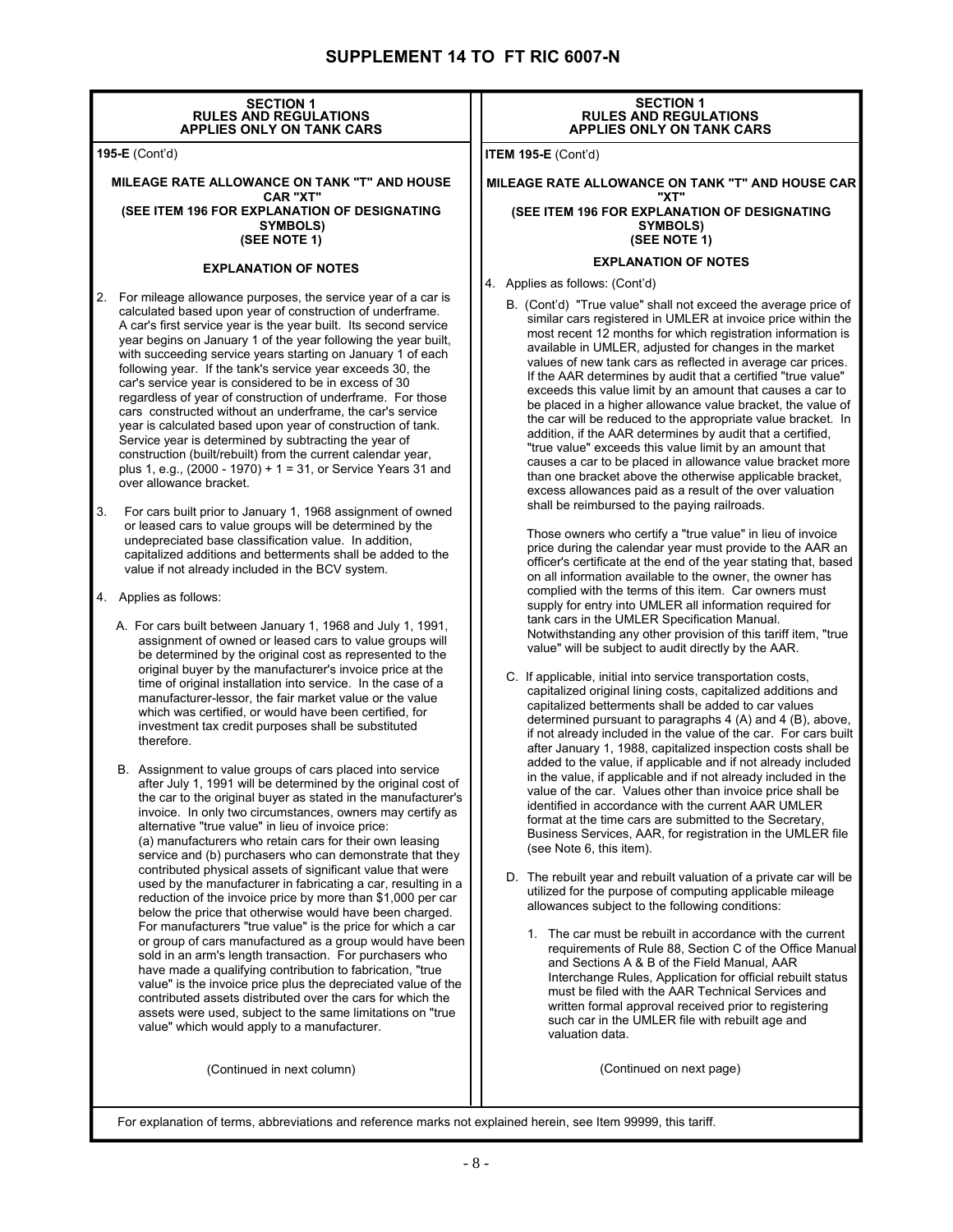| <b>SECTION 1</b>                                                                                                              | <b>SECTION 1</b>                                                                                                          |
|-------------------------------------------------------------------------------------------------------------------------------|---------------------------------------------------------------------------------------------------------------------------|
| <b>RULES AND REGULATIONS</b>                                                                                                  | <b>RULES AND REGULATIONS</b>                                                                                              |
| <b>APPLIES ONLY ON TANK CARS</b>                                                                                              | <b>APPLIES ONLY ON TANK CARS</b>                                                                                          |
| <b>ITEM 195-E (Cont'd)</b>                                                                                                    | <b>ITEM 195-E (Cont'd)</b>                                                                                                |
| MILEAGE RATE ALLOWANCE ON TANK "T" AND HOUSE                                                                                  | MILEAGE RATE ALLOWANCE ON TANK "T" AND HOUSE CAR                                                                          |
| <b>CAR "XT"</b>                                                                                                               | "XT"                                                                                                                      |
| (SEE ITEM 196 FOR EXPLANATION OF DESIGNATING                                                                                  | (SEE ITEM 196 FOR EXPLANATION OF DESIGNATING                                                                              |
| SYMBOLS)                                                                                                                      | SYMBOLS)                                                                                                                  |
| (SEE NOTE 1)                                                                                                                  | (SEE NOTE 1)                                                                                                              |
| <b>EXPLANATION OF NOTES</b>                                                                                                   |                                                                                                                           |
| D. (Cont'd)                                                                                                                   | <b>EXPLANATION OF NOTES</b>                                                                                               |
| 2. Assignment of owned or leased rebuilt cars to value<br>groups will be determined as outlined in Notes 4. (A), 4. (B)       | 5.<br>For cars built or rebuilt subsequent to December 31, 1977, all                                                      |
| and 4. (C) herein, except that the maximum valuation of a<br>rebuilt private car shall not exceed the lesser of:              | values reported to the AAR UMLER file must be stated in<br>equivalent US dollars based on the applicable exchange rate at |
| a. 75 percent of the original cost of a comparable new car.                                                                   | the time such cars were built or rebuilt. Subsequent capitalized                                                          |
| b. 75 percent of the calculated replacement cost of the                                                                       | additions and betterments reported to UMLER must also be                                                                  |
| rebuilt car prior to rebuilding, as computed per AAR                                                                          | stated in equivalent US dollars at the time such improvements                                                             |
| Interchange Rule 107.                                                                                                         | were made.                                                                                                                |
| E. All car ages and values submitted are subject to verification by                                                           | 6. Applies as follows:                                                                                                    |
| the AAR, and audit by the AAR or the owners independent<br>public accountant upon reasonable request by the AAR. If the       | A. Into service transportation costs are those freight charges                                                            |
| car owner elects to have the audit performed by its                                                                           | associated with the movement of a car that is ready for its                                                               |
| independent public accountant, such audit must be performed                                                                   | first load to the locations of the car's original installation into                                                       |
| in a timely fashion in the manner prescribed by the AAR, will                                                                 | service. Other transportation charges incurred during<br>construction (e.g., to a facility which installs the original    |
| be performed at the car owner's expense and must be duly                                                                      | lining, etc) may be included in ledger value provided that                                                                |
| certified by the car owner's auditor as representing the true                                                                 | the cost is capitalized.                                                                                                  |
| value of all cars included in such audit. Failure of the car<br>owner to furnish the required car valuation data to the AAR   |                                                                                                                           |
| UMLER file, to arrange for the requested audit, or to correct                                                                 | B. A capital expenditure is an expenditure intended to benefit                                                            |
| errors determined as a result of such audit, will result in such                                                              | future periods in contrast to revenue expenditure/current                                                                 |
| car(s) being assigned to the lowest applicable mileage                                                                        | expense which benefits a current period. It is an addition to                                                             |
| allowance rate group.                                                                                                         | a capital asset and is initially reflected on the balance                                                                 |
|                                                                                                                               | sheet. A capital expenditure normally is subject to<br>depreciation in future years.                                      |
| F. Maximum original cost of fair market value will be as follows:                                                             |                                                                                                                           |
| \$64,001<br>1. For cars built in 1981 and prior<br>\$58,001<br>2. For cars built in 1982                                      | C. Applies as follows:                                                                                                    |
| \$56,001<br>3. For cars built in 1983                                                                                         |                                                                                                                           |
| \$51,001<br>4. For cars built in 1984                                                                                         | 1. An addition or betterment has the effect of:                                                                           |
| \$54,001<br>5. For cars built in 1985                                                                                         |                                                                                                                           |
| \$66,001<br>6. For cars built in 1986                                                                                         | a. Extending the useful life of a car beyond the life<br>projected when the car was entered into service;                 |
| \$62,001<br>7. For cars built in 1987                                                                                         | or                                                                                                                        |
| \$63,001<br>8. For cars built in 1988<br>9. For cars built in 1989<br>\$64,001                                                | b. Increasing a car's normal use beyond that which was                                                                    |
| 10. For cars built in 1990<br>\$67,001                                                                                        | in effect when the car was entered into service; or                                                                       |
| 11. For cars built in 1991<br>\$71,001                                                                                        | c. Lowering the operating costs beyond that which was                                                                     |
| \$70,001<br>12. For cars built in 1992                                                                                        | in effect at the time the car was entered into                                                                            |
| 13. For cars built in 1993<br>\$76,001                                                                                        | service; or                                                                                                               |
| 14. For cars built in 1994<br>\$74,001                                                                                        | d. Otherwise adding to the worth of the benefits a car<br>can yield beyond that in effect when the car was                |
| 15. For cars built in 1995<br>\$80,001<br>\$83,001<br>16. For cars built in 1996                                              | entered into service (e.g., enhance safety, etc).                                                                         |
| 17. For cars built in 1997<br>\$84,001                                                                                        | e. Any repair that maintains a car in its customary                                                                       |
| \$89,001<br>18. For cars built in 1998                                                                                        | state of operating efficiency is NOT an addition or                                                                       |
| \$94,001<br>19. For cars built in 1999                                                                                        | betterment.                                                                                                               |
| \$92,001<br>20. For cars built in 2000                                                                                        |                                                                                                                           |
| 21. For cars built in 2001<br>\$106,001                                                                                       | 2. An addition is the installation of a new component of a                                                                |
| 22. For cars built in 2002<br>\$109,001<br>23. For cars built in 2003<br>\$85,001                                             | car (not a replacement) which meets the above tests.                                                                      |
| \$93,001<br>24. For cars built in 2004                                                                                        | The value registered in UMLER shall be the cost of the<br>component added, including labor.                               |
| 25. For cars built in 2005<br>\$101,001                                                                                       |                                                                                                                           |
| \$97,001<br>26. For cars built in 2006                                                                                        | 3. A betterment is the replacement of a component of the                                                                  |
| \$112,001<br>27. For cars built in 2007                                                                                       | car with a superior component. The value registered in                                                                    |
| \$112,001<br>28. For cars built in 2008                                                                                       | UMLER for a betterment should not exceed the cost of                                                                      |
| 29. For cars built in 2009<br>\$117,001<br>\$98,001<br>30. For cars built in 2010 and subsequent                              | the superior component, including labor minus (1) the                                                                     |
|                                                                                                                               | original value of the component that was replaced (i.e.,                                                                  |
| NOTE: Age is determined by subtracting the year of construction<br>(built/rebuilt) from the calendar year plus 1. e.g. (2000- | retired) and (2) the cost (i.e., expense) incurred in<br>removing the old component.                                      |
| $1988$ ) + 1 = 13.                                                                                                            |                                                                                                                           |
| (Continued in next column)                                                                                                    | (Continued on next page)                                                                                                  |
|                                                                                                                               |                                                                                                                           |
| For explanation of terms, abbreviations and reference marks not explained herein, see Item 99999, this tariff.                |                                                                                                                           |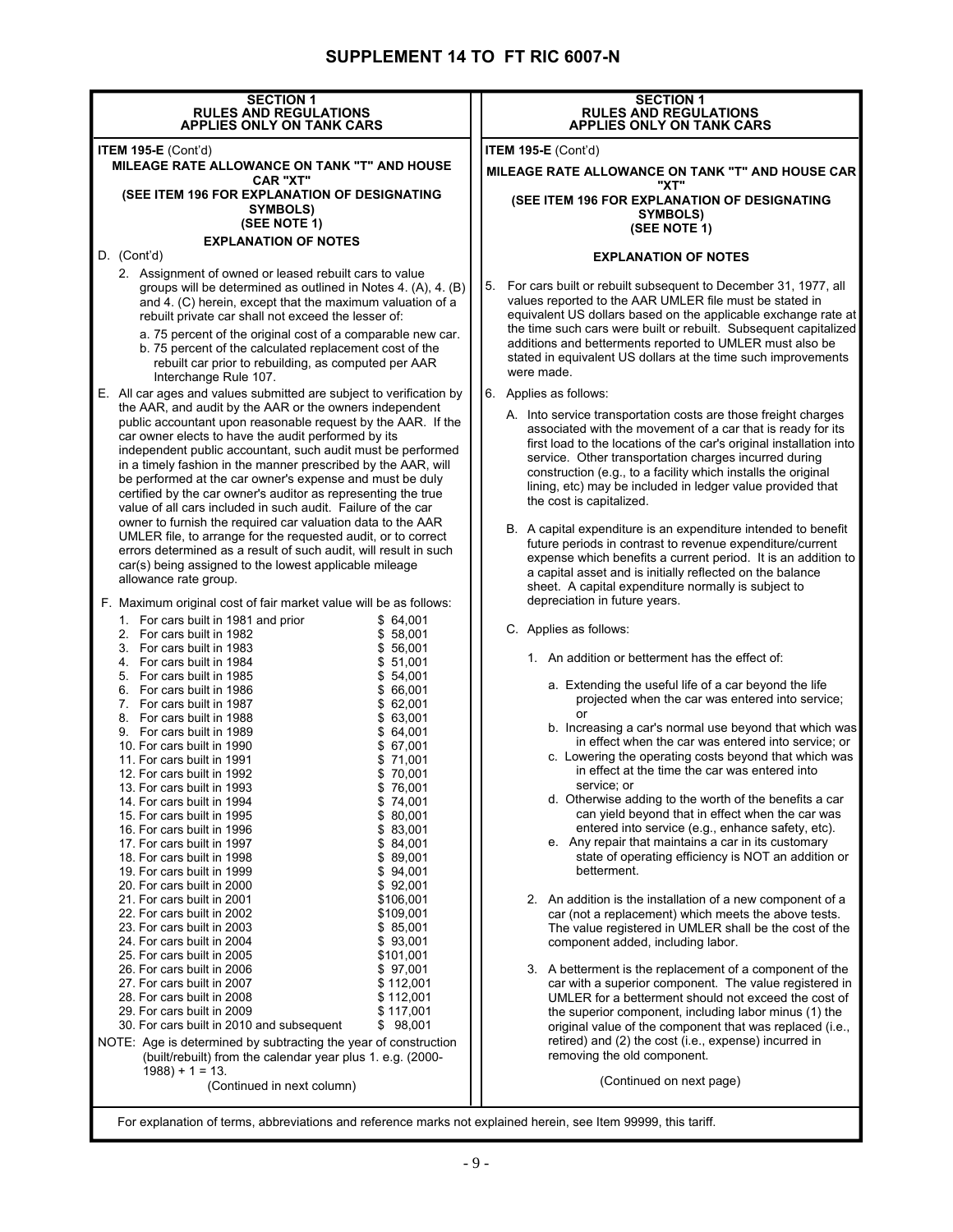| <b>SECTION 1</b><br><b>RULES AND REGULATIONS</b><br><b>APPLIES ONLY ON TANK CARS</b>                                                                                                                                                                                                                                                                                                                                                                                                                                                                                                                                          | <b>SECTION 2</b><br><b>EXCEPTION TO APPLICATION AND RULES</b><br><b>APPLIES ON CARS OTHER TANK CARS</b>                                                                                                                                                                                                                                                                                                                                                                                                                 |
|-------------------------------------------------------------------------------------------------------------------------------------------------------------------------------------------------------------------------------------------------------------------------------------------------------------------------------------------------------------------------------------------------------------------------------------------------------------------------------------------------------------------------------------------------------------------------------------------------------------------------------|-------------------------------------------------------------------------------------------------------------------------------------------------------------------------------------------------------------------------------------------------------------------------------------------------------------------------------------------------------------------------------------------------------------------------------------------------------------------------------------------------------------------------|
| <b>ITEM 195-E (Cont'd)</b>                                                                                                                                                                                                                                                                                                                                                                                                                                                                                                                                                                                                    | $9$ ITEM 416-A                                                                                                                                                                                                                                                                                                                                                                                                                                                                                                          |
| MILEAGE RATE ALLOWANCE ON TANK "T" AND HOUSE CAR<br>"XT"                                                                                                                                                                                                                                                                                                                                                                                                                                                                                                                                                                      | (Provisions formerly shown herein and not brought forward are<br>hereby canceled)                                                                                                                                                                                                                                                                                                                                                                                                                                       |
| (SEE ITEM 196 FOR EXPLANATION OF DESIGNATING<br>SYMBOLS)                                                                                                                                                                                                                                                                                                                                                                                                                                                                                                                                                                      | $\boxed{1}$ ITEM 452-A                                                                                                                                                                                                                                                                                                                                                                                                                                                                                                  |
| (SEE NOTE 1)                                                                                                                                                                                                                                                                                                                                                                                                                                                                                                                                                                                                                  | <b>CHICAGO SOUTH SHORE AND SOUTH BEND RAILROAD</b><br>(CSS)                                                                                                                                                                                                                                                                                                                                                                                                                                                             |
| <b>EXPLANATION OF NOTES</b>                                                                                                                                                                                                                                                                                                                                                                                                                                                                                                                                                                                                   | The provisions of Item 615 Series or other provisions for the                                                                                                                                                                                                                                                                                                                                                                                                                                                           |
| C. Applies as follows: (Cont'd)                                                                                                                                                                                                                                                                                                                                                                                                                                                                                                                                                                                               | movement of empty freight cars, other than tank cars, without<br>charge, to or from facilities for cleaning, lining, relining,                                                                                                                                                                                                                                                                                                                                                                                          |
| 4. When a unit of property is removed from a car (i.e.,<br>partial retirement), the ledger value registered in<br>UMLER shall be reduced by the original value of the<br>unit removed.<br>5. Any cost recovered under AAR Defect Car Billing, if                                                                                                                                                                                                                                                                                                                                                                              | maintenance, modification, repair or storage, will not apply to<br>such cars moving via Chicago South Shore and South Bend<br>Railroad from or to said facilities unless the empty movement<br>is immediately preceded by or followed by a loaded revenue<br>movement via Chicago South Shore and South Bend Railroad.                                                                                                                                                                                                  |
| applicable, must be deducted from the cost of an<br>addition or betterment.                                                                                                                                                                                                                                                                                                                                                                                                                                                                                                                                                   | In all other circumstances, the applicable CSS publication for<br>the movement of empty cars on their own wheels shall apply.                                                                                                                                                                                                                                                                                                                                                                                           |
| 7. Applies as follows:                                                                                                                                                                                                                                                                                                                                                                                                                                                                                                                                                                                                        | $\boxed{7}$ ITEM 459-A                                                                                                                                                                                                                                                                                                                                                                                                                                                                                                  |
| A. When an owner: (1) makes a valuation correction to the<br>UMLER file; or (2) changes the mechanical designation of<br>cars registered in the UMLER file; and such changes result                                                                                                                                                                                                                                                                                                                                                                                                                                           | <b>CP RAIL SYSTEM</b><br>(EXCEPTION TO ITEM 615)                                                                                                                                                                                                                                                                                                                                                                                                                                                                        |
| in an increase or decrease in the mileage allowance rates,<br>the Secretary, Business Services, AAR, will be so notified<br>and the increase or decrease will be applied retroactively.<br>Once cars have been reported to the UMLER file, any of the<br>foregoing corrections or changes that result in a retroactive<br>increase or decrease in the mileage allowance rates will be<br>identified by the Secretary. The car owner is required to<br>furnish the Secretary documented proof of the basis of the<br>correction or change and advise as to any applicable<br>mileage allowance adjustments which are required. | 1. Provisions of Item 615 for movement of empty private freight<br>cars, other than tank cars, free of line haul charge from or to<br>shop facilities for cleaning, lining, relining, maintenance,<br>modification or repair to or from a storage facility will not<br>apply unless:<br>A. The empty movement into a shop or storage facility is<br>immediately preceded by a CPRS loaded revenue line-<br>haul movement. If not immediately preceded by a CPRS<br>loaded revenue line-haul movement, charges in Tariff |
| B. Retroactive Mileage Allowance Decrease: Within five (5)<br>months from the date of a change to the UMLER file<br>resulting in a retroactive mileage allowance rate decrease,                                                                                                                                                                                                                                                                                                                                                                                                                                               | CP 4000 Series for movement of empty cars on their<br>own wheels shall apply, charges for movement into shop<br>will be assessed to the car owner. (NOTE 1).                                                                                                                                                                                                                                                                                                                                                            |
| the owner will notify all using carriers of such decrease with<br>either supporting details or a summary of the over-<br>collections, with a copy to the Secretary. After receiving<br>such notification, the using carrier shall deduct such<br>amount(s), in the next open mileage reports to the car<br>owner, plus fifteen (15) percent to reimburse the handling                                                                                                                                                                                                                                                         | B. The empty movement out of a shop or storage facility is<br>subject to charges in Tariff CP 4000 Series for<br>movement of empty cars on their own wheels, charges<br>for movement out of shop will be assessed to the car<br>owner. (NOTE 1).                                                                                                                                                                                                                                                                        |
| road for audit and associated administrative expenses. If<br>the owner fails to send notification to the users within five                                                                                                                                                                                                                                                                                                                                                                                                                                                                                                    | <b>EXPLANATION OF NOTES</b>                                                                                                                                                                                                                                                                                                                                                                                                                                                                                             |
| (5) months, the Secretary shall notify carriers of the car<br>initial(s) and number(s) involved and the user(s) shall make<br>an adjustment, as described above.                                                                                                                                                                                                                                                                                                                                                                                                                                                              | 1. Movements from shop to shop, shop to repair facility, shop<br>to storage facility or vice versa will not be moved for free.<br>Charges in Tariff CP 4000 Series for movement of empty<br>cars on their own wheels shall apply.                                                                                                                                                                                                                                                                                       |
| C. Retroactive Mileage Allowance Increase: Within five (5)<br>months from the date of a change to the UMLER file                                                                                                                                                                                                                                                                                                                                                                                                                                                                                                              | $\overline{2}$ ITEM 488-A                                                                                                                                                                                                                                                                                                                                                                                                                                                                                               |
| resulting in a retroactive mileage allowance rate increase,<br>the owner will notify all using carriers of such increase with<br>either supporting details or a summary of the under-                                                                                                                                                                                                                                                                                                                                                                                                                                         | ELGIN, JOLIET AND EASTERN RAILWAY COMPANY<br>(EJE)                                                                                                                                                                                                                                                                                                                                                                                                                                                                      |
| collections, with a copy to the Secretary. After receiving<br>such notification, the using carriers shall add such<br>amount(s) in their next open mileage reports to the car                                                                                                                                                                                                                                                                                                                                                                                                                                                 | For rules to apply, see Item 454 of FT RIC 6007-N.                                                                                                                                                                                                                                                                                                                                                                                                                                                                      |
| owner, less fifteen (15) percent to reimburse the handling<br>roads for audit and associated administrative expense. No                                                                                                                                                                                                                                                                                                                                                                                                                                                                                                       | $\overline{2}$ ITEM 490-A                                                                                                                                                                                                                                                                                                                                                                                                                                                                                               |
| retroactive mileage allowance rate increase will be<br>applicable if the owner fails to notify the using carriers of<br>such increase within five (5) months from the date of a                                                                                                                                                                                                                                                                                                                                                                                                                                               | ELGIN, JOLIET AND EASTERN RAILWAY COMPANY<br>(EJE)                                                                                                                                                                                                                                                                                                                                                                                                                                                                      |
| change to the UMLER file.                                                                                                                                                                                                                                                                                                                                                                                                                                                                                                                                                                                                     | (Provisions formerly shown herein and not brought forward are<br>hereby canceled.)                                                                                                                                                                                                                                                                                                                                                                                                                                      |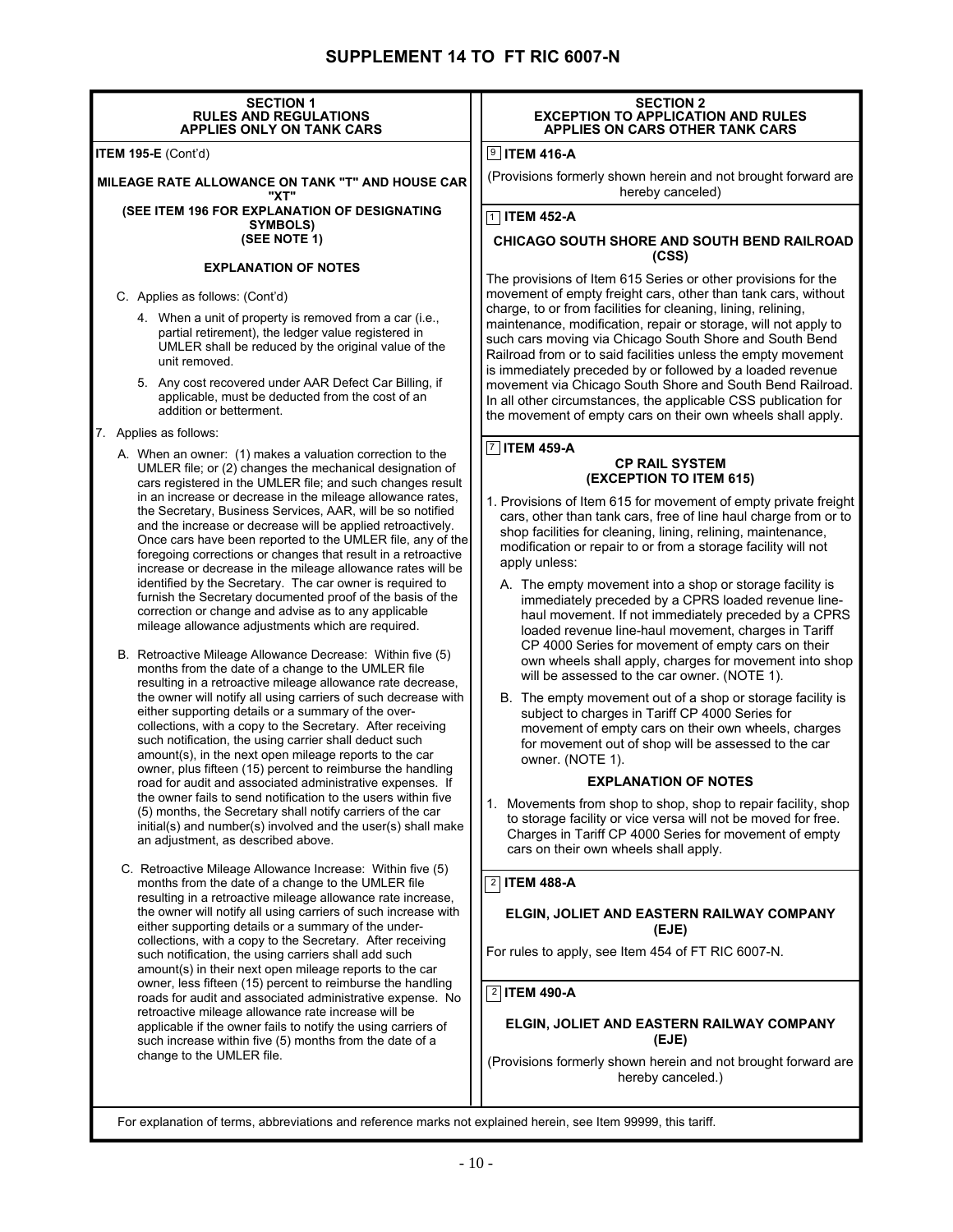| <b>SECTION 2</b><br><b>EXCEPTION TO APPLICATION AND RULES</b><br>APPLIES ON CARS OTHER THAN TANK CARS          | <b>SECTION 2</b><br><b>EXCEPTION TO APPLICATION AND RULES</b><br>APPLIES ON CARS OTHER THAN TANK CARS                                                                                                                                                                                                                                                                                                                                                                                                                                                                                                                                                                                           |  |  |
|----------------------------------------------------------------------------------------------------------------|-------------------------------------------------------------------------------------------------------------------------------------------------------------------------------------------------------------------------------------------------------------------------------------------------------------------------------------------------------------------------------------------------------------------------------------------------------------------------------------------------------------------------------------------------------------------------------------------------------------------------------------------------------------------------------------------------|--|--|
| णि । TEM 499-A                                                                                                 | $\sqrt{8}$ ITEM 591-A                                                                                                                                                                                                                                                                                                                                                                                                                                                                                                                                                                                                                                                                           |  |  |
| (Provisions formerly shown herein and not brought forward<br>are hereby canceled)                              | UNION PACIFIC RAILROAD COMPANY<br>(APPLIES ONLY ON SHIPMENTS OF GRAIN PRODUCTS, WITH<br>STANDARD TRANSPORTATION COMMODITY CODE                                                                                                                                                                                                                                                                                                                                                                                                                                                                                                                                                                  |  |  |
| <b>ITEM 555-C</b>                                                                                              | NUMBERS SHOWN IN PARAGRAPHS 1 AND 2 OF THIS ITEM.<br>WHILE ON THE RAILS OF THE UP)                                                                                                                                                                                                                                                                                                                                                                                                                                                                                                                                                                                                              |  |  |
| (Provisions formerly shown herein and not brought forward<br>are hereby canceled)<br><b>ITEM 560-C</b>         | 1. The UP will pay the mileage allowance on special car type "LO"<br>as provided in Item 621, subject to a maximum mileage<br>allowance of ten (10) cents per loaded mile when containing<br>commodities with the following Standard Transportation<br>Commodity Code (STCC) Numbers:                                                                                                                                                                                                                                                                                                                                                                                                           |  |  |
| (Provisions formerly shown herein and not brought forward<br>are hereby canceled)                              | 01-136<br>$1 - 131$<br>$01 - 144$<br>20-419-79<br>20-419-81<br>01-132<br>01-137<br>$01 - 149$                                                                                                                                                                                                                                                                                                                                                                                                                                                                                                                                                                                                   |  |  |
| <b>ITEM 565-C</b>                                                                                              | 01-133<br>01-139-30<br>20-419-52<br>01-135<br>01-139-40<br>20-419-53                                                                                                                                                                                                                                                                                                                                                                                                                                                                                                                                                                                                                            |  |  |
| (Provisions formerly shown herein and not brought forward<br>are hereby canceled)                              | The UP will pay the mileage allowance on special car type<br>2.<br>"LO" as provided in Item 621, subject to a maximum mileage<br>allowance of twenty-one (21) cents per loaded mile when<br>containing commodities with the following Standard<br>Transportation Commodity Code (STCC) Numbers:                                                                                                                                                                                                                                                                                                                                                                                                 |  |  |
|                                                                                                                | 01-134<br>20-411<br>20-914<br>20-449<br>$01 - 141$<br>20-412<br>$20 - 45$<br>20-921<br>$01 - 143$<br>20-413<br>20-465<br>20-923<br>$01 - 151$<br>20-414<br>20-467<br>20-931<br>$01 - 152$<br>20-415<br>20-469<br>20-933<br>01-159<br>20-416<br>20-621<br>20-939<br>20-941<br>01-191<br>20-418<br>20-823<br>01-196<br>20-419<br>20-831<br>20-942<br>01-199<br>20-421<br>20-832<br>20-999-39<br>01-294<br>20-839<br>20-441<br>01-295<br>20-859<br>20-442<br>$01 - 34$<br>20-911<br>20-443<br>3. The Standard Transportation Commodity Code Numbers<br>referred to are as described (and also embrace all articles<br>assigned additional digits listed thereunder) in Tariff STCC<br>6001 Series. |  |  |
|                                                                                                                |                                                                                                                                                                                                                                                                                                                                                                                                                                                                                                                                                                                                                                                                                                 |  |  |
| For explanation of terms, abbreviations and reference marks not explained herein, see Item 99999, this tariff. |                                                                                                                                                                                                                                                                                                                                                                                                                                                                                                                                                                                                                                                                                                 |  |  |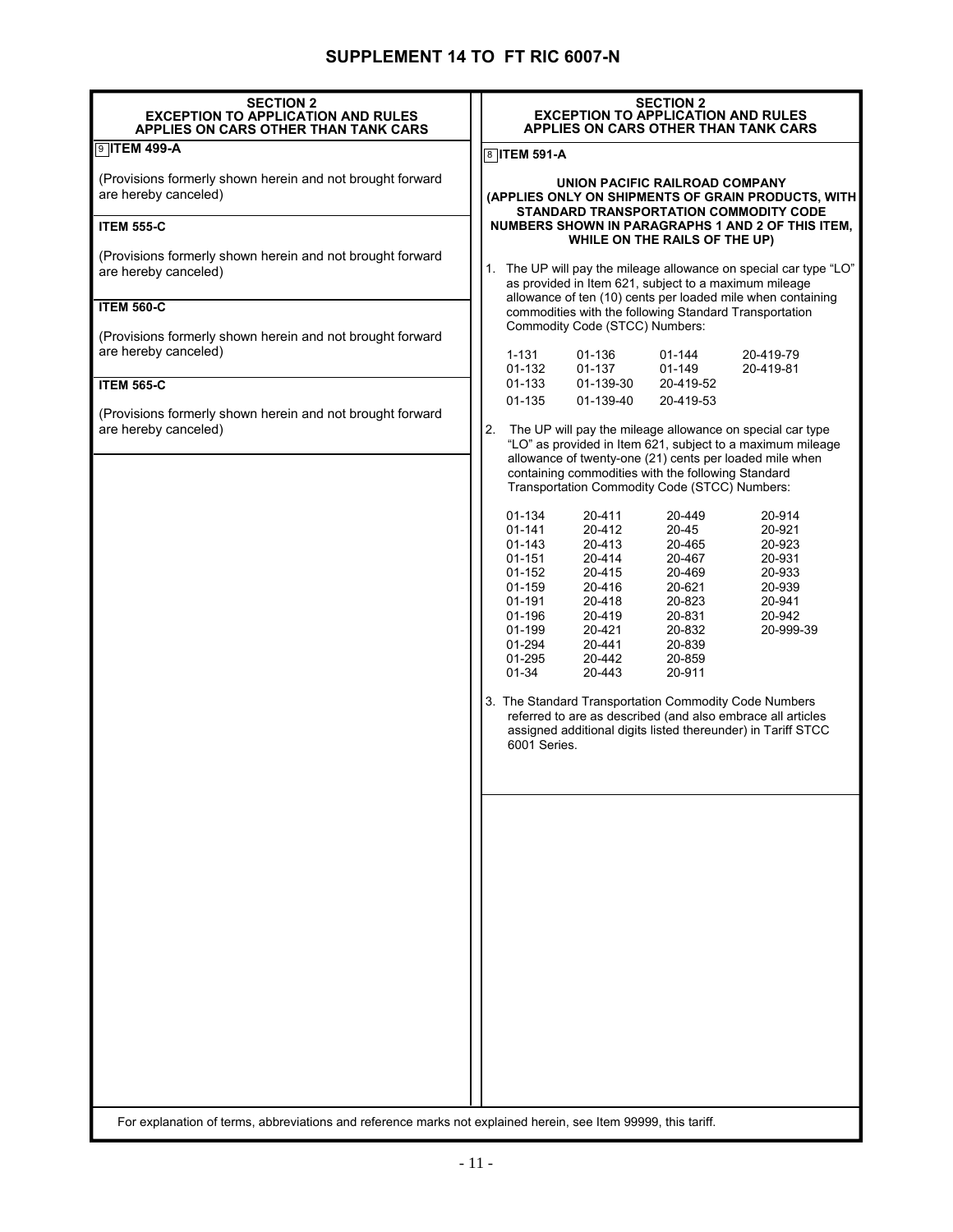| <b>RULES AND REGULATIONS</b><br><b>RULES AND REGULATIONS</b><br>APPLIES ON CARS OTHER THAN TANK CARS<br><b>APPLIES ON CARS OTHER THAN TANK CARS</b><br>$11$  ITEM 605-C<br>$11$ ITEM 605-C (Cont'd)<br>USE OF PRIVATE CARS AND PAYMENT OF MILEAGE<br>USE OF PRIVATE CARS AND PAYMENT OF MILEAGE<br>Reporting marks will be assigned for use on cars other than<br>1.<br>tank cars only by the Secretary, Business Services,<br>A description of each car is furnished to the Secretary,<br>C.<br>Association of American Railroads. As a condition for the<br>Business Services, AAR, as required in the Universal                                                                                                                                                                                                                                                                                                                                                                                                                                                                                                                                                                                                                                                                                                                                                                                                                                                                                                                                                                                                                                                                                                                                                                                                                                                     |  |
|------------------------------------------------------------------------------------------------------------------------------------------------------------------------------------------------------------------------------------------------------------------------------------------------------------------------------------------------------------------------------------------------------------------------------------------------------------------------------------------------------------------------------------------------------------------------------------------------------------------------------------------------------------------------------------------------------------------------------------------------------------------------------------------------------------------------------------------------------------------------------------------------------------------------------------------------------------------------------------------------------------------------------------------------------------------------------------------------------------------------------------------------------------------------------------------------------------------------------------------------------------------------------------------------------------------------------------------------------------------------------------------------------------------------------------------------------------------------------------------------------------------------------------------------------------------------------------------------------------------------------------------------------------------------------------------------------------------------------------------------------------------------------------------------------------------------------------------------------------------------|--|
|                                                                                                                                                                                                                                                                                                                                                                                                                                                                                                                                                                                                                                                                                                                                                                                                                                                                                                                                                                                                                                                                                                                                                                                                                                                                                                                                                                                                                                                                                                                                                                                                                                                                                                                                                                                                                                                                        |  |
|                                                                                                                                                                                                                                                                                                                                                                                                                                                                                                                                                                                                                                                                                                                                                                                                                                                                                                                                                                                                                                                                                                                                                                                                                                                                                                                                                                                                                                                                                                                                                                                                                                                                                                                                                                                                                                                                        |  |
|                                                                                                                                                                                                                                                                                                                                                                                                                                                                                                                                                                                                                                                                                                                                                                                                                                                                                                                                                                                                                                                                                                                                                                                                                                                                                                                                                                                                                                                                                                                                                                                                                                                                                                                                                                                                                                                                        |  |
| assignment and retention of reporting marks, applicants must<br>Machine Language Equipment Register for the<br>be subscribers to the AAR Mechanical Interchange Agreement<br>assignment of application mileage allowances. Such<br>and all cars bearing such reporting marks must be properly<br>information must be received by the Secretary not later<br>registered in the Universal Machine Language Equipment<br>than 5:00 PM, E.T. on the last day of the month prior to<br>Register (UMLER).<br>the month in which the cars are placed in service except,<br>submissions requiring data entry by AAR staff must be<br>2.<br>Application for use of cars bearing such reporting marks shall<br>received by the 25th day of the month. When the last day<br>state the name of the owner (assignee of reporting marks) and<br>of the month falls on a Saturday, Sunday or a holiday,<br>lessee, if leased, and the station or stations and industry or<br>such information must be received by 5:00 PM on the last<br>working day prior to the last day of the month except<br>industries at which loads are intended to originate, and the<br>name of the first line haul carrier or carriers. The application<br>submissions requiring data entry by AAR staff must be<br>received by the 25th day of the month. Cars registered<br>will be transmitted by the applicant to the originating line haul<br>carrier(s) for approval. Application for approval for shipper<br>with a transportation code "S", "X", or" Y" are not eligible<br>provided cars cannot be denied by the carriers except for<br>for mileage allowances and will be assigned a zero rate.<br>reasons of safety, mechanical factors or inadequate storage<br>8.<br>Reporting marks assigned to private car owners will consist of<br>space.<br>four letters including the final letter "X". |  |
| After reporting marks are approved, the cars may be used by<br>9.<br>Assigned reporting marks must be painted or stenciled on the<br>3.<br>the owner or lessee for the origination of traffic only at the<br>body of the car. When reporting mileage allowances, carding,<br>station or stations on the carrier or carriers that granted<br>placarding or boarding of cars will not be recognized.<br>application approval. As to use of the cars for the origination<br>10. NOTE: Prior to the acceptance of privately owned railcars<br>of traffic at some other station or stations, or some other carrier<br>for loading by customers on Norfolk Southern<br>or carriers, application must be made by the owner or lessee to<br>Railway Company (NS) lines, the railcar owner<br>the originating carrier.<br>or controlling entity must submit an OT-5 application<br>request to NS via the Railinc OT-5 registration<br>After reporting marks have been assigned, they may be used<br>4.<br>system** (www.railinc.com). To access the OT-5<br>on any cars that meet the requirements of the AAR Mechanical<br>registration system a user must be registered through                                                                                                                                                                                                                                                                                                                                                                                                                                                                                                                                                                                                                                                                                               |  |
| Interchange Rules and which are properly registered in<br>Railinc single sign on (Railinc SSO). [C]<br>UMLER.<br>11. NOTE: When applications are required, an OT-5 application<br>The number of cars of any type shall not be increased nor shall<br>must be submitted electronically via Ralinc's Circular<br>5.<br>destroyed cars be replaced without specific authority granted<br>OT-5 Internet system (www.railinc.com).<br>by the originating line haul carrier(s).                                                                                                                                                                                                                                                                                                                                                                                                                                                                                                                                                                                                                                                                                                                                                                                                                                                                                                                                                                                                                                                                                                                                                                                                                                                                                                                                                                                              |  |
| Mileage allowance must be reported to the car owner (person<br>6.<br>or company at a single address, to whom the reporting marks<br>are assigned) within one (1) month and ten (10) days from the<br>last day of the month in which it is earned including payment<br>for cars on hand at the end of that month.                                                                                                                                                                                                                                                                                                                                                                                                                                                                                                                                                                                                                                                                                                                                                                                                                                                                                                                                                                                                                                                                                                                                                                                                                                                                                                                                                                                                                                                                                                                                                       |  |
| 7.<br>Mileage allowance for the use of cars will be paid only to the<br>person or company, at a single address, to whom the reporting<br>marks are assigned provided cars are properly equipped and<br>marked with the assigned reporting marks and car number and<br>provided further:                                                                                                                                                                                                                                                                                                                                                                                                                                                                                                                                                                                                                                                                                                                                                                                                                                                                                                                                                                                                                                                                                                                                                                                                                                                                                                                                                                                                                                                                                                                                                                                |  |
| A. The marked capacity and assigned reporting marks are<br>properly submitted, not later than the date of installation of<br>cars in service, to the Official Railway Equipment Register<br>for publication in the next succeeding issue.                                                                                                                                                                                                                                                                                                                                                                                                                                                                                                                                                                                                                                                                                                                                                                                                                                                                                                                                                                                                                                                                                                                                                                                                                                                                                                                                                                                                                                                                                                                                                                                                                              |  |
| B. Refrigerator cars of private ownership are handled in<br>conformity with the provisions of Rule 36 (or successive<br>issues) Perishable Protective Tariff PPT 619.                                                                                                                                                                                                                                                                                                                                                                                                                                                                                                                                                                                                                                                                                                                                                                                                                                                                                                                                                                                                                                                                                                                                                                                                                                                                                                                                                                                                                                                                                                                                                                                                                                                                                                  |  |
| (Continued in next column)                                                                                                                                                                                                                                                                                                                                                                                                                                                                                                                                                                                                                                                                                                                                                                                                                                                                                                                                                                                                                                                                                                                                                                                                                                                                                                                                                                                                                                                                                                                                                                                                                                                                                                                                                                                                                                             |  |